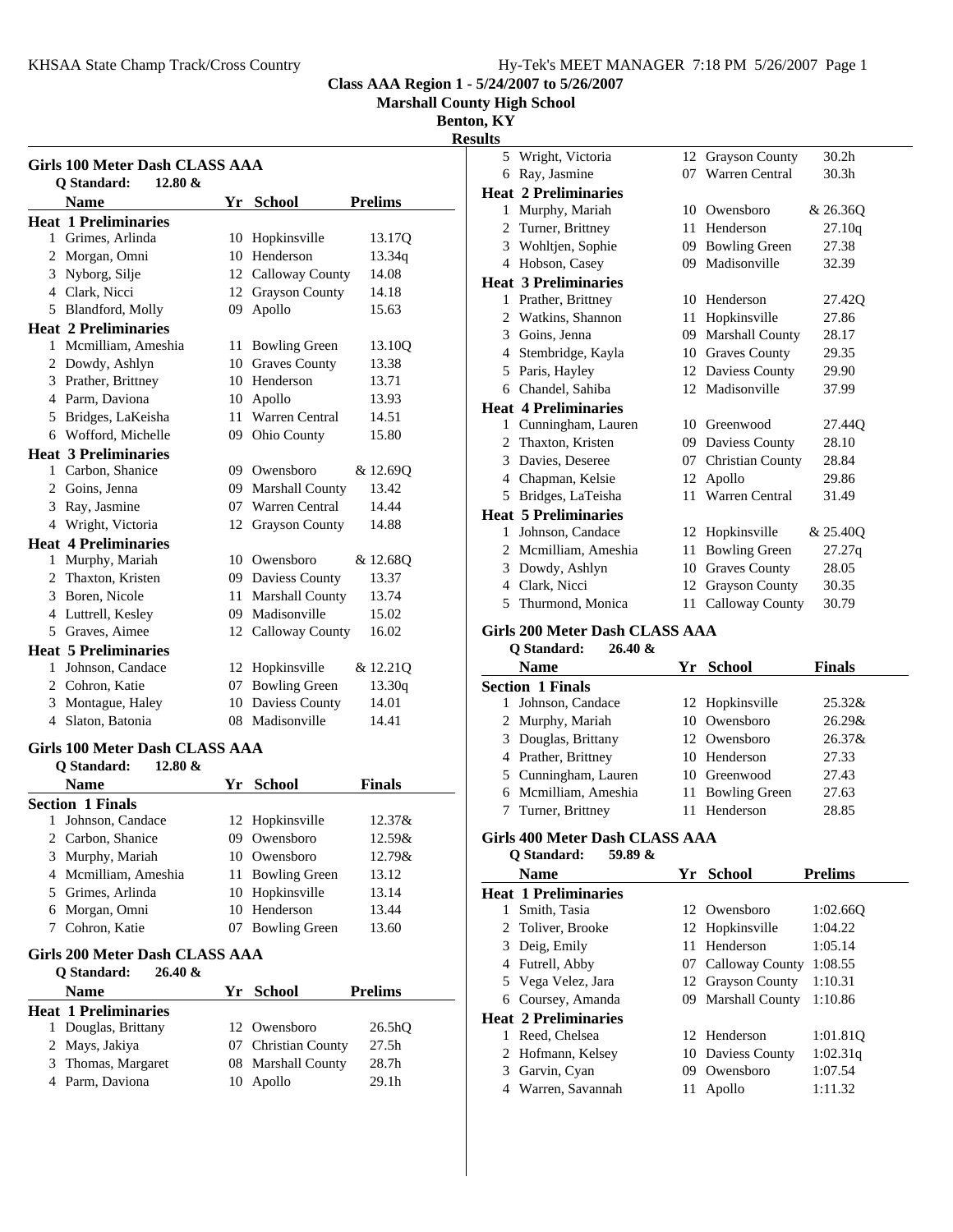**Marshall County High School**

**Benton, KY Results**

|   | Heat 2 Preliminaries  (Girls 400 Meter Dash CLASS AAA) |                 |                         |                |
|---|--------------------------------------------------------|-----------------|-------------------------|----------------|
|   | Name                                                   | Yr              | <b>School</b>           | <b>Prelims</b> |
|   | 5 Dorris, Clarie                                       | 12 <sub>1</sub> | Madisonville            | 1:18.28        |
|   | <b>Heat 3 Preliminaries</b>                            |                 |                         |                |
| 1 | Cunningham, Lauren                                     | 10              | Greenwood               | 1:02.69Q       |
| 2 | McCarthy, Brittney                                     | 10              | Apollo                  | 1:05.27        |
| 3 | Shepherd, Tyra                                         | 11              | <b>Grayson County</b>   | 1:08.65        |
| 4 | Lamb, Kayla                                            | 10              | <b>Graves County</b>    | 1:08.93        |
|   | <b>Heat 4 Preliminaries</b>                            |                 |                         |                |
| 1 | Cole, Miata                                            | 12              | Hopkinsville            | 1:04.17Q       |
| 2 | Fehrenbacher, Tory                                     | 07              | <b>Marshall County</b>  | 1:04.19q       |
| 3 | Farris, Paige                                          | 11              | <b>Graves County</b>    | 1:07.23        |
| 4 | Gold, Cynthea                                          | 07              | <b>Christian County</b> | 1:08.01        |
| 5 | Starks, Sumer                                          | 09              | Calloway County         | 1:08.91        |
| 6 | Basham, Cortney                                        | 11              | Daviess County          | 1:12.47        |
|   | <b>Heat 5 Preliminaries</b>                            |                 |                         |                |
| 1 | McCombs, Shanna                                        | 11              | Christian County        | 1:02.360       |
| 2 | Mcmilliam, Ron Deshia                                  | 09              | <b>Bowling Green</b>    | 1:07.18        |
| 3 | Bridges, LaKeisha                                      | 11              | Warren Central          | 1:08.35        |
| 4 | Stanley, Loryn                                         | 09              | Greenwood               | 1:09.05        |
| 5 | Chen, Yienwa                                           | 09              | Madisonville            | 1:10.85        |

## **Girls 400 Meter Dash CLASS AAA**

| 59.89 $\&$<br>O Standard: |     |                     |               |
|---------------------------|-----|---------------------|---------------|
| <b>Name</b>               | Yr. | School              | <b>Finals</b> |
| <b>Section 1 Finals</b>   |     |                     |               |
| Smith, Tasia<br>1         |     | 12 Owensboro        | 1:00.93       |
| 2 Cunningham, Lauren      |     | 10 Greenwood        | 1:01.23       |
| 3 Reed, Chelsea           |     | 12 Henderson        | 1:02.34       |
| 4 McCombs, Shanna         |     | 11 Christian County | 1:02.37       |
| 5 Hofmann, Kelsey         |     | 10 Daviess County   | 1:02.61       |
| 6 Fehrenbacher, Tory      |     | 07 Marshall County  | 1:03.42       |
| Cole, Miata               |     | 12 Hopkinsville     | 1:04.55       |

# **Girls 800 Meter Run CLASS AAA**

|                  | <b>O</b> Standard: 2:22.32 & |    |                        |               |
|------------------|------------------------------|----|------------------------|---------------|
|                  | <b>Name</b>                  | Yr | School                 | <b>Finals</b> |
| <b>Section 1</b> |                              |    |                        |               |
| 1                | Banik, Brittany              | 11 | <b>Marshall County</b> | 2:26.61       |
| 2                | Wallace, Blythe              | 11 | Henderson              | 2:28.49       |
| 3                | Miller, Ashley               | 11 | Owensboro              | 2:29.83       |
| 4                | Beach, Elizabeth             | 11 | Graves County          | 2:30.83       |
| 5                | Hale, Megan                  | 10 | Daviess County         | 2:32.56       |
| 6                | Washington, Cheryl           | 09 | Hopkinsville           | 2:34.31       |
| 7                | Barton, Joslyn               | 09 | Apollo                 | 2:35.78       |
| 8                | Mattingly, Alicia            | 11 | <b>Grayson County</b>  | 2:36.27       |
| 9                | Downey, Anna                 | 10 | <b>Marshall County</b> | 2:38.23       |
| 10               | Summers, Megan               | 10 | Calloway County        | 2:39.60       |
| 11               | Hale, Madison                |    | 10 Daviess County      | 2:41.35       |
| <b>Section 2</b> |                              |    |                        |               |
| 1.               | Toliver, Brooke              | 12 | Hopkinsville           | 2:36.96       |
| 2                | Deig, Emily                  | 11 | Henderson              | 2:37.54       |
| 3                | Cooper, Alex                 | 09 | Apollo                 | 2:38.15       |
| 4                | Dohrenwend, Markie           | 10 | Owensboro              | 2:40.96       |
|                  |                              |    |                        |               |

| 5 Gray, Kelsey     | 08 Calloway County 2:42.03 |         |
|--------------------|----------------------------|---------|
| 6 Shepherd, Tyra   | 11 Grayson County          | 2:46.95 |
| 7 Dye, Macie       | 09 Logan County            | 2:52.14 |
| 8 Ndlovu, Atsha    | 10 Madisonville            | 3:08.17 |
| 9 Ndlovu, Sasha    | 10 Madisonville            | 3:10.07 |
| 10 Petrie, Jessica | 11 Greenwood               | 3:12.70 |

## **Girls 1600 Meter Run CLASS AAA**

### **Q Standard: 5:18.87 &**

|           | Name                 | Yr | <b>School</b>          | Finals  |  |  |  |
|-----------|----------------------|----|------------------------|---------|--|--|--|
| Section 1 |                      |    |                        |         |  |  |  |
| 1         | Banik, Brittany      | 11 | <b>Marshall County</b> | 5:26.76 |  |  |  |
| 2         | Whittington, Carli   | 09 | Madisonville           | 5:29.05 |  |  |  |
| 3         | Smith, Kristen       | 09 | Greenwood              | 5:29.70 |  |  |  |
| 4         | Miller, Ashley       | 11 | Owensboro              | 5:37.01 |  |  |  |
| 5         | Washington, Cheryl   | 09 | Hopkinsville           | 5:38.25 |  |  |  |
| 6         | Mattingly, Alicia    | 11 | <b>Grayson County</b>  | 5:40.12 |  |  |  |
| 7         | Quisenberry, Kendall | 10 | Daviess County         | 5:42.22 |  |  |  |
| 8         | Quisenberry, Adair   | 11 | Daviess County         | 5:45.77 |  |  |  |
| 9         | Banik, Laura         | 11 | <b>Marshall County</b> | 5:48.94 |  |  |  |
| 10        | Becker, Chelsea      | 10 | <b>Graves County</b>   | 6:18.02 |  |  |  |
| 11        | Stodghill, Katharine | 09 | Apollo                 | 6:20.84 |  |  |  |
|           | <b>Section 2</b>     |    |                        |         |  |  |  |
| 1         | Norris, Megan        | 10 | <b>Grayson County</b>  | 6:08.77 |  |  |  |
| 2         | Dale, Tatum          | 11 | Calloway County        | 6:13.28 |  |  |  |
| 3         | Dye, Macie           | 09 | Logan County           | 6:23.71 |  |  |  |
| 4         | McLevain, Melissa    | 10 | Henderson              | 6:28.93 |  |  |  |
| 5         | Cannon, Sarah        | 08 | Owensboro              | 6:41.29 |  |  |  |
| 6         | Ndlovu, Sasha        | 10 | Madisonville           | 6:53.11 |  |  |  |
| 7         | Fares, Courtney      | 09 | Apollo                 | 6:53.33 |  |  |  |
| 8         | Cooper, Kim          | 09 | Greenwood              | 7:01.37 |  |  |  |
| 9         | Scott, Takina        | 09 | Calloway County        | 7:14.90 |  |  |  |

## **Girls 3200 Meter Run CLASS AAA**

#### **Q Standard: 11:56.04 &**

|                  | <b>Name</b>        | Yr  | <b>School</b>            | Finals   |
|------------------|--------------------|-----|--------------------------|----------|
| <b>Section 1</b> |                    |     |                          |          |
| 1                | Miller, Elizabeth  |     | 10 Daviess County        | 12:07.01 |
| 2                | Mills, Madison     | 09. | Daviess County           | 12:14.60 |
| 3                | Smith, Kristen     | 09. | Greenwood                | 12:37.22 |
| 4                | McKendree, Melanie |     | 07 Marshall County       | 12:56.60 |
| 5                | Baughman, Hannah   | 11  | Madisonville             | 13:03.79 |
| 6                | Roberts, Bethanie  | 12  | Owensboro                | 13:39.28 |
| 7                | Phelps, Alyssa     | 08  | Greenwood                | 13:41.35 |
| 8                | Faenza, Crystin    |     | 10 Logan County          | 13:48.76 |
| 9                | Hicks, Katie       | 11. | <b>Grayson County</b>    | 13:58.37 |
| 10               | Owens, Taylor      | 09  | Apollo                   | 14:11.28 |
| 11               | Owens, Raley       | 09  | Apollo                   | 14:18.80 |
| Section 2        |                    |     |                          |          |
| 1                | Mikulcik, Kristen  | 11  | Calloway County 14:34.47 |          |
| 2                | Cannon, Sarah      | 08  | Owensboro                | 14:54.21 |
| 3                | McLevain, Melissa  | 10  | Henderson                | 14:59.03 |
| 4                | Hybarger, Brittney | 11  | Henderson                | 16:06.80 |
| 5                | Cubbage, Natalie   | 09  | <b>Grayson County</b>    | 16:15.84 |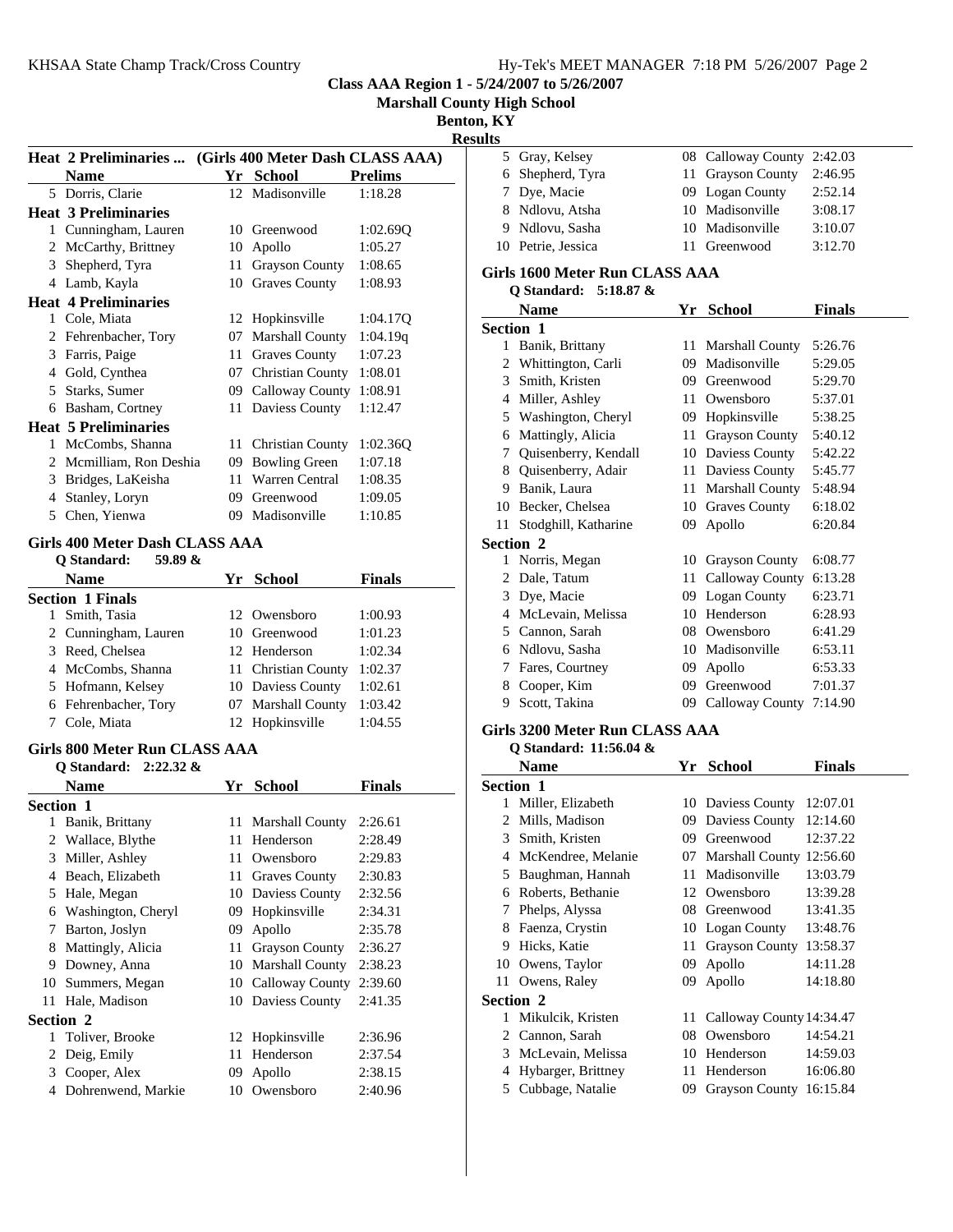**Marshall County High School**

**Benton, KY**

**Results**

|              | <b>Girls 100 Meter Hurdles CLASS AAA</b><br>$16.22 \&$<br>Q Standard: |    |                             |                |
|--------------|-----------------------------------------------------------------------|----|-----------------------------|----------------|
|              | <b>Name</b>                                                           |    | Yr School                   | <b>Prelims</b> |
|              | <b>Heat 1 Preliminaries</b>                                           |    |                             |                |
|              | 1 Roebuck, Brandi                                                     |    | 09 Owensboro                | 16.98Q         |
|              | 2 Crafton, Jessica                                                    |    | 10 Henderson                | 17.01Q         |
|              | 3 Gregory, Kelsey                                                     |    | 10 Logan County             | 18.84          |
|              | 4 Martin, Brittany                                                    |    | 08 Marshall County          | 18.93          |
|              | 5 Jarrett, Amanda                                                     |    | 10 Bowling Green            | 19.40          |
|              | 6 Howard, Stephanie                                                   |    | 10 Calloway County          | 19.89          |
|              | <b>Heat 2 Preliminaries</b>                                           |    |                             |                |
|              | 1 Davis. Tredene                                                      |    | 12 Madisonville             | 16.59Q         |
|              | 2 Gray, Kyrsha                                                        |    | 11 Warren Central           | 17.67Q         |
|              | 3 Bouchard, Emily                                                     |    | 09 Daviess County           | 18.53q         |
|              | 4 Hill, Hillary                                                       |    | 12 Bowling Green            | 19.59          |
|              | 5 Wood, Stephanie                                                     |    | 10 Grayson County           | 23.48          |
|              | <b>Heat 3 Preliminaries</b>                                           |    |                             |                |
|              | 1 Dirkes, Laken                                                       |    | 12 Marshall County & 15.27Q |                |
|              | 2 Shelton, Shelby                                                     |    | 09 Daviess County           | 16.92Q         |
|              | 3 Vega Velez, Jara                                                    |    | 12 Grayson County           | 18.53          |
|              | 4 McDivitt, Rachel                                                    | 11 | Apollo                      | 19.44          |
|              | 5 McLevain, Kace'                                                     |    | 10 Henderson                | 20.02          |
|              | 6 Hiter, Heather                                                      |    |                             | 20.15          |
|              |                                                                       |    | 10 Calloway County          |                |
|              | <b>Girls 100 Meter Hurdles CLASS AAA</b>                              |    |                             |                |
|              | $16.22 \&$<br>O Standard:                                             |    |                             |                |
|              | Name                                                                  |    | Yr School                   | Finals         |
|              | <b>Section 1 Finals</b>                                               |    |                             |                |
|              | 1 Dirkes, Laken                                                       |    | 12 Marshall County          | 15.44&         |
|              | 2 Roebuck, Brandi                                                     |    | 09 Owensboro                | 16.68          |
|              | 3 Davis, Tredene                                                      |    | 12 Madisonville             | 16.87          |
|              | 4 Crafton, Jessica                                                    |    | 10 Henderson                | 17.74          |
|              | 5 Bouchard, Emily                                                     |    | 09 Daviess County           | 18.92          |
|              | --- Gray, Kyrsha                                                      |    | 11 Warren Central           | <b>DNF</b>     |
|              | <b>Girls 300 Meter Hurdles CLASS AAA</b>                              |    |                             |                |
|              | Q Standard:<br>48.63 &                                                |    |                             |                |
|              | <b>Name</b>                                                           |    | Yr School                   | Prelims        |
|              | <b>Heat 1 Preliminaries</b>                                           |    |                             |                |
| 1            | Powell, Loema                                                         |    | 12 Christian County         | 49.11Q         |
| 2            | Crafton, Jessica                                                      |    | 10 Henderson                | 51.50Q         |
| 3            | Miller, Lauren                                                        | 07 | <b>Marshall County</b>      | 52.72          |
|              | 4 Bouchard, Emily                                                     | 09 | Daviess County              | 52.94          |
| 5            | Roebuck, Brandi                                                       |    | 09 Owensboro                | 57.90          |
|              | 6 Jarrett, Amanda                                                     | 10 | <b>Bowling Green</b>        | 58.36          |
|              | <b>Heat 2 Preliminaries</b>                                           |    |                             |                |
| $\mathbf{1}$ | Wheeler, Rebecca                                                      | 10 | Greenwood                   | 51.00Q         |
| 2            | Pittman, Kayla                                                        | 12 | Logan County                | 52.02Q         |
| 3            | Hutchinson, Nakitta                                                   | 09 | <b>Grayson County</b>       | 52.16q         |
| 4            | Spiceland, Krista                                                     | 09 | <b>Marshall County</b>      | 52.52          |
| 5            | McDivitt, Rachel                                                      | 11 | Apollo                      | 53.98          |
| 6            | McLevain, Kace'                                                       | 10 | Henderson                   | 56.21          |
| 7            | Hiter, Heather                                                        | 10 | Calloway County             | 56.87          |
|              |                                                                       |    |                             |                |

| шыз |                                          |     |                          |                |
|-----|------------------------------------------|-----|--------------------------|----------------|
|     | <b>Heat 3 Preliminaries</b>              |     |                          |                |
|     | 1 Davis, Tredene                         |     | 12 Madisonville          | & 48.13Q       |
|     | 2 Roberts, Jamie                         |     | 12 Owensboro             | 51.62Q         |
|     | 3 Osborne, Mallory                       |     | 09 Daviess County        | 52.29          |
|     | 4 Major, Sahara                          |     | 07 Hopkinsville          | 52.44          |
|     | 5 Elmore, Jessica                        |     | 09 Grayson County        | 53.73          |
|     | 6 Hill, Hillary                          |     | 12 Bowling Green         | 54.58          |
|     | --- Howard, Stephanie                    |     | 10 Calloway County       | DNF            |
|     | <b>Girls 300 Meter Hurdles CLASS AAA</b> |     |                          |                |
|     | 48.63 &<br>Q Standard:                   |     |                          |                |
|     | <b>Name</b>                              |     | Yr School                | <b>Finals</b>  |
|     | <b>Section 1 Finals</b>                  |     |                          |                |
|     | 1 Davis, Tredene                         |     | 12 Madisonville          | 47.78&         |
|     | 2 Powell, Loenia                         |     | 12 Christian County      | 48.35&         |
|     | 3 Wheeler, Rebecca                       |     | 10 Greenwood             | 49.76          |
|     | 4 Crafton, Jessica                       |     | 10 Henderson             | 50.68          |
|     | 5 Roberts, Jamie                         |     | 12 Owensboro             | 51.37          |
|     | 6 Pittman, Kayla                         |     | 12 Logan County          | 52.58          |
|     | 7 Hutchinson, Nakitta                    | 09- | <b>Grayson County</b>    | 53.08          |
|     | Girls 4x100 Meter Relay CLASS AAA        |     |                          |                |
|     | Q Standard:<br>51.46 &                   |     |                          |                |
|     | Team                                     |     | <b>Relay</b>             | <b>Prelims</b> |
|     | <b>Heat 1 Preliminaries</b>              |     |                          |                |
| 1   | Hopkinsville                             |     |                          | & 50.54Q       |
|     | 1) Grimes, Arlinda 10                    |     | 2) Johnson, Candace 12   |                |
|     | 3) Cole, Miata 12                        |     | 4) Watkins, Shannon 11   |                |
|     | 5) Toliver, Brooke 12                    |     | 6) Bussell, Jumaria 11   |                |
|     | 7) Major, Sahara 07                      |     | 8) Martin, Letitia 09    |                |
| 2   | Henderson County                         |     |                          | 51.53Q         |
|     | 1) Reed, Chelsea 12                      |     | 2) Morgan, Omni 10       |                |
|     | 3) Prather, Brittney 10                  |     | 4) Poindexter, Keisha 11 |                |
|     | 5) Turner, Brittney 11                   |     | 6) Crafton, Jessica 10   |                |
|     |                                          |     | 8) Deig, Elizabeth 08    |                |
| 3   | Apollo                                   |     |                          | 53.89Q         |
|     | 1) Rhodes, Brianna 09                    |     | 2) McCarthy, Brittney 10 |                |
|     | 3) Chapman, Kelsie 12                    |     | 4) Parm, Daviona 10      |                |
|     | 5) Barton, Joslyn 09                     |     | 6) Blandford, Molly 09   |                |

7) Clark, Amanda 09 8) Turner, Careen 09 4 56.02 Warren Central 1) Bridges, LaKeisha 11 2) Bridges, LaTeisha 11 3) Gray, Kyrsha 11 4) Ray, Jasmine 07 5 57.77 Madisonville 1) Davis, Tredene 12 2) Luttrell, Kesley 09 3) Baker, Seymone 09 4) Haywood, Kenzia 10 5) Slaton, Batonia 08 --- Christian County DQ 1) Mays, Jakiya 07 2) Davies, Deseree 07

3) Hester, Sherria 10 4) Wharton, Keeanna 12 5) Gold, Cynthea 07 6) Knott, DeShanta 09 7) McCombs, Shanna 11 8) Powell, Loenia 12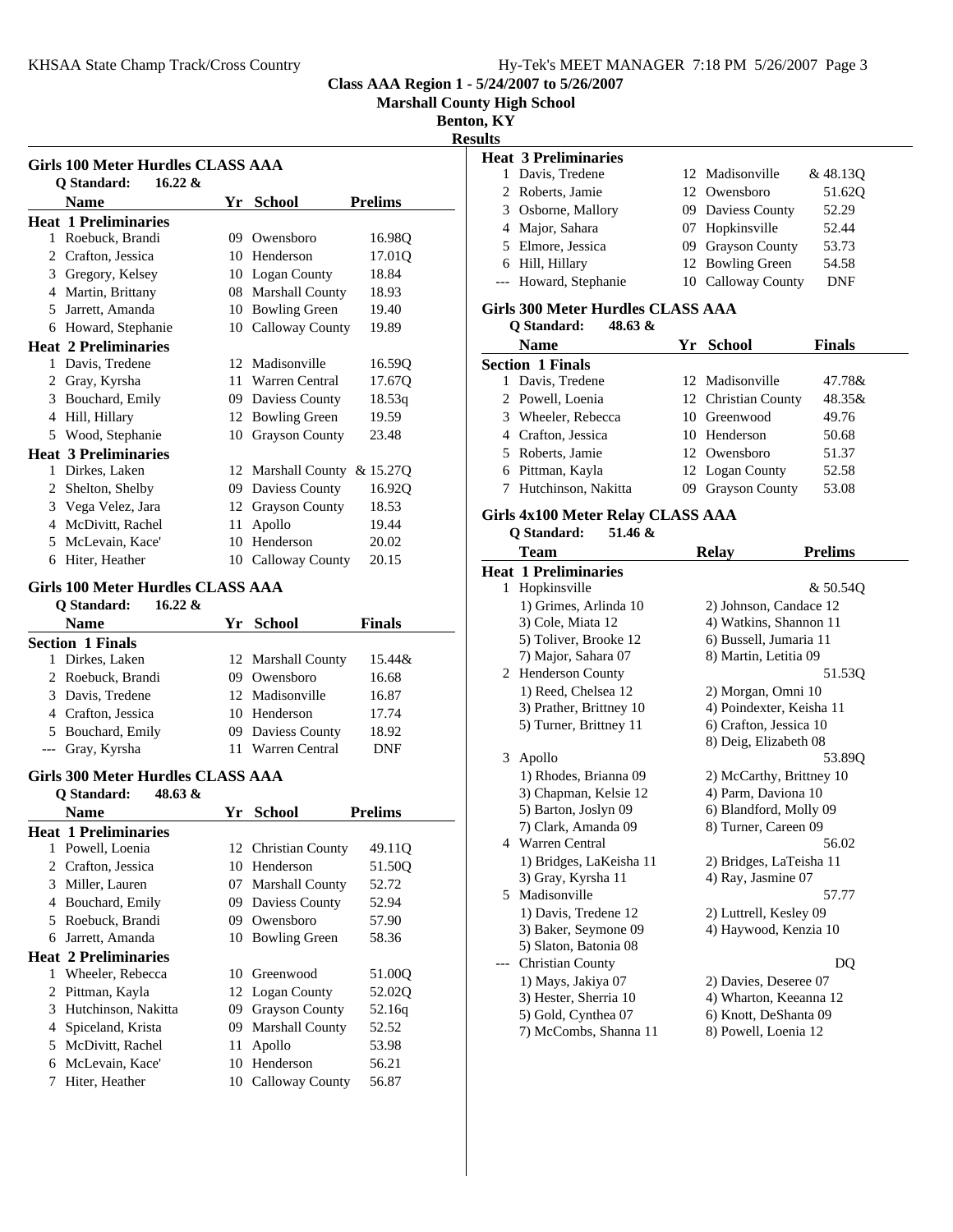**Marshall County High School**

#### **Benton, KY**

|                             |                                                          | ренон, ітт                           |
|-----------------------------|----------------------------------------------------------|--------------------------------------|
|                             |                                                          | <b>Results</b>                       |
|                             | Heat 2 Preliminaries  (Girls 4x100 Meter Relay CLASS AAA | 3 Marshall County                    |
| <b>Team</b>                 | <b>Relay</b><br><b>Prelims</b>                           | 1) Goins, Jenna                      |
| <b>Heat 2 Preliminaries</b> |                                                          | 3) Boren, Nicole                     |
| 1 Owensboro                 | & 49.48Q                                                 | 5) Fehrenbacher                      |
| 1) Carbon, Shanice 09       | 2) Douglas, Brittany 12                                  | 7) Miller, Laure                     |
| 3) Murphy, Mariah 10        | 4) Smith, Tasia 12                                       | 4 Bowling Green                      |
| 5) Roberts, Jamie 12        | 6) Randolph, Danielle 10                                 | 1) Wilson, Britt                     |
| 7) Roebuck, Brandi 09       | 8) Miller, Ashley 11                                     | 3) Mcmilliam, A                      |
| 2 Marshall County           | & 51.22Q                                                 | 5) Mcmilliam, R                      |
| 1) Goins, Jenna 09          | 2) Ellis, Hannah 10                                      | 5 Apollo                             |
| 3) Boren, Nicole 11         | 4) Dirkes, Laken 12                                      | 1) Rhodes, Bria                      |
| 5) Thomas, Margaret 08      | 6) Fehrenbacher, Tory 07                                 | 3) Chapman, Ke                       |
| 7) Martin, Brittany 08      | 8) Miller, Lauren 07                                     | 5) Blandford, M                      |
| 3 Bowling Green             | 52.520                                                   | 7) Barton, Joslyi                    |
| 1) Cohron, Katie 07         | 2) Mcmilliam, Ameshia 11                                 | 6 Daviess County                     |
| 3) Wilson, Brittney 12      | 4) Wohltjen, Sophie 09                                   | 1) Paris, Hayley                     |
| 5) Hill, Hillary 12         | 6) Mcmilliam, Ron Deshia 09                              | 3) Sadler, Kelse                     |
| 7) Scott, Rebecca 12        | 8) Blair, Ashley 09                                      | 5) Montague, Ha                      |
| 4 Daviess County            | 55.63q                                                   | 7) Hobgood, An                       |
| 1) Paris, Hayley 12         | 2) Young, Samantha 10                                    | Henderson Cour                       |
| 3) Sadler, Kelsey 10        | 4) Pippin, Haley 10                                      | 1) Morgan, Omi                       |
| 5) Thaxton, Kristen 09      | 6) Montague, Haley 10                                    | 3) Poindexter, K                     |
| 7) Osborne, Mallory 09      | 8) Hobgood, Ann Michael 10                               | 5) Reed, Chelsea                     |
| 5 Greenwood                 | 56.86                                                    | 7) Deig, Elizabe                     |
| 1) Willis, Chelsea 10       | 2) Mobley, Clarissa 10                                   | Girls 4x200 Meter 1                  |
| 3) Weitlauf, Lauren 08      | 4) Stanley, Loryn 09                                     | Q Standard: 1:                       |
| 5) Wetzel, Jennifer 10      | 6) Cunningham, Lauren 10                                 | <b>Team</b>                          |
| 7) Wheeler, Rebecca 10      |                                                          | <b>Heat 1 Preliminari</b>            |
| 6 Calloway County           | 57.81                                                    |                                      |
| 1) Cooper, Chelsea 09       | 2) Tomlinson, Mara 09                                    | 1 Hopkinsville                       |
| 3) Jones, Allison 09        | 4) Nyborg, Silje 12                                      | 1) Cole, Miata 1                     |
| 5) Thurmond, Monica 11      |                                                          | 3) Toliver, Broo                     |
| 7 Grayson County            | 59.38                                                    | 5) Grimes, Arlin                     |
| 1) Crawford, Rachel 11      | 2) Clark, Nicci 12                                       | 7) Washington,                       |
| 3) Elmore, Jessica 09       | 4) Embry, Allison 12                                     | 2 Christian County<br>1) McCombs, SI |
| 5) Wright, Victoria 12      | 6) Slonin, Cheyenna 09                                   |                                      |
| 7) Hodge, Courtney 11       | 8) Dennison, Chelsea 11                                  | 3) Powell, Loen<br>5) Davies Deser   |
|                             |                                                          |                                      |

### **Girls 4x100 Meter Relay CLASS AAA Q Standard: 51.46 &**

| Team                     | Relav                    | <b>Finals</b> |
|--------------------------|--------------------------|---------------|
| <b>Section 1 Finals</b>  |                          |               |
| Owensboro                |                          | $49.99\&$     |
| 1) Douglas, Brittany 12  | 2) Carbon, Shanice 09    |               |
| 3) Murphy, Mariah 10     | 4) Roberts, Jamie 12     |               |
| 5) Smith, Tasia 12       | 6) Randolph, Danielle 10 |               |
| 7) Roebuck, Brandi 09    | 8) Miller, Ashley 11     |               |
| 2 Hopkinsville           |                          | 50.51&        |
| 1) Grimes, Arlinda 10    | 2) Johnson, Candace 12   |               |
| 3) Cole, Miata 12        | 4) Watkins, Shannon 11   |               |
| 5) Bussell, Jumaria 11   | 6) Toliver, Brooke 12    |               |
| 7) Washington, Cheryl 09 | 8) Killibrew, Leandra 08 |               |
|                          |                          |               |

| S |                             |                          |
|---|-----------------------------|--------------------------|
| 3 | <b>Marshall County</b>      | 51.19&                   |
|   | 1) Goins, Jenna 09          | 2) Ellis, Hannah 10      |
|   | 3) Boren, Nicole 11         | 4) Dirkes, Laken 12      |
|   | 5) Fehrenbacher, Tory 07    | 6) Thomas, Margaret 08   |
|   | 7) Miller, Lauren 07        |                          |
| 4 | <b>Bowling Green</b>        | 52.33                    |
|   | 1) Wilson, Brittney 12      | 2) Wohltjen, Sophie 09   |
|   | 3) Mcmilliam, Ameshia 11    | 4) Cohron, Katie 07      |
|   | 5) Mcmilliam, Ron Deshia 09 | 6) Scott, Rebecca 12     |
| 5 | Apollo                      | 54.34                    |
|   | 1) Rhodes, Brianna 09       | 2) McCarthy, Brittney 10 |
|   | 3) Chapman, Kelsie 12       | 4) Parm, Daviona 10      |
|   | 5) Blandford, Molly 09      | 6) Turner, Careen 09     |
|   | 7) Barton, Joslyn 09        |                          |
| 6 | Daviess County              | 55.64                    |
|   | 1) Paris, Hayley 12         | 2) Young, Samantha 10    |
|   | 3) Sadler, Kelsey 10        | 4) Thaxton, Kristen 09   |
|   | 5) Montague, Haley 10       | 6) Osborne, Mallory 09   |
|   | 7) Hobgood, Ann Michael 10  | 8) Pippin, Haley 10      |
|   | <b>Henderson County</b>     | DQ                       |
|   | 1) Morgan, Omni 10          | 2) Prather, Brittney 10  |
|   | 3) Poindexter, Keisha 11    | 4) Turner, Brittney 11   |
|   | 5) Reed, Chelsea 12         | 6) Crafton, Jessica 10   |
|   | 7) Deig, Elizabeth 08       |                          |

### **Relay CLASS AAA Q Standard: 1:47.50 &**

|   | Team                        | <b>Relay</b>           | <b>Prelims</b>           |
|---|-----------------------------|------------------------|--------------------------|
|   | <b>Heat 1 Preliminaries</b> |                        |                          |
| 1 | Hopkinsville                |                        | & 1:46.160               |
|   | 1) Cole, Miata 12           |                        | 2) Johnson, Candace 12   |
|   | 3) Toliver, Brooke 12       |                        | 4) Watkins, Shannon 11   |
|   | 5) Grimes, Arlinda 10       | 6) Bussell, Jumaria 11 |                          |
|   | 7) Washington, Cheryl 09    | 8) Cole, Ashley 07     |                          |
|   | 2 Christian County          |                        | 1:47.88Q                 |
|   | 1) McCombs, Shanna 11       | 2) Hester, Sherria 10  |                          |
|   | 3) Powell, Loenia 12        | 4) Mays, Jakiya 07     |                          |
|   | 5) Davies, Deseree 07       |                        | 6) Wharton, Keeanna 12   |
|   | 7) Gold, Cynthea 07         |                        |                          |
|   | 3 Calloway County           |                        | 1:59.10Q                 |
|   | 1) Nyborg, Silje 12         | 2) Starks, Sumer 09    |                          |
|   | 3) Thurmond, Monica 11      | 4) Futrell, Abby 07    |                          |
|   | 5) Cooper, Chelsea 09       | 6) Jones, Allison 09   |                          |
|   | 4 Logan County              |                        | 2:00.95                  |
|   | 1) Hightower, Brittany 12   |                        | 2) Orndorff, Kathleen 09 |
|   | 3) Rickman, Heather 10      | 4) Brown, Danielle 11  |                          |
|   | 5) Pittman, Kayla 12        |                        |                          |
| 5 | Daviess County              |                        | 2:01.25                  |
|   | 1) Paris, Hayley 12         |                        | 2) Young, Samantha 10    |
|   | 3) Sadler, Kelsey 10        | 4) Pippin, Haley 10    |                          |
|   | 5) Shelton, Shelby 09       |                        | 6) Osborne, Mallory 09   |
|   | 7) Hobgood, Ann Michael 10  | 8) Keller, Lorna 12    |                          |
|   |                             |                        |                          |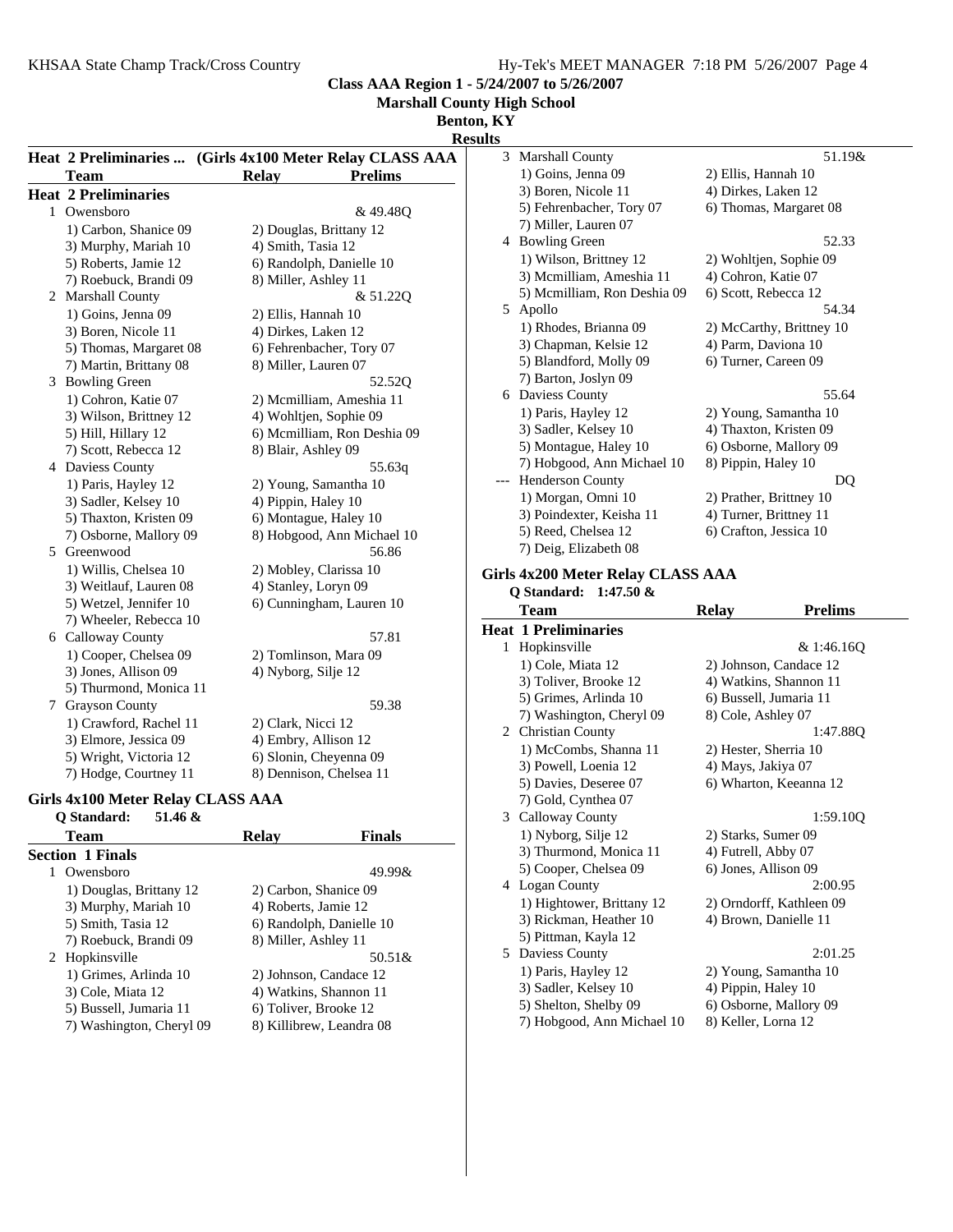7) Randolph, Danielle 10 8) Miller, Ashley 11 2 1:46.70& Hopkinsville 1) Cole, Miata 12 2) Johnson, Candace 12 3) Toliver, Brooke 12 4) Watkins, Shannon 11 5) Bussell, Jumaria 11 6) Major, Sahara 07 7) Grimes, Arlinda 10 8) Cole, Ashley 07

**Class AAA Region 1 - 5/24/2007 to 5/26/2007 Marshall County High School**

**Benton, KY Results Heat 1 Preliminaries ... (Girls 4x200 Meter Relay CLASS AAA)** Team Relay **Prelims** --- Bowling Green DQ 1) Cohron, Katie 07 2) Wohltjen, Sophie 09 3) Wilson, Brittney 12 4) Mcmilliam, Ron Deshia 09 5) Mcmilliam, Ameshia 11 6) Hill, Hillary 12 7) Scott, Rebecca 12 8) Blair, Ashley 09 **Heat 2 Preliminaries** 1 Owensboro & 1:45.950 1) Carbon, Shanice 09 2) Douglas, Brittany 12 3) Murphy, Mariah 10 4) Smith, Tasia 12 5) Roberts, Jamie 12 6) Miller, Ashley 11 7) Randolph, Danielle 10 8) Kelley, Hayden 10 2 Henderson County 1:50.800 1) Turner, Brittney 11 2) Prather, Brittney 10 3) Poindexter, Keisha 11 4) Morgan, Omni 10 5) Crafton, Jessica 10 7) Deig, Elizabeth 08 8) Reed, Chelsea 12 3 1:53.57Q Greenwood 1) Mobley, Clarissa 10 2) Wheeler, Rebecca 10 3) Stanley, Loryn 09 4) Cunningham, Lauren 10 5) Weitlauf, Lauren 08 4 Marshall County 1:55.02q 1) Goins, Jenna 09 2) Boren, Nicole 11 3) Ellis, Hannah 10 4) Dirkes, Laken 12 5) Fehrenbacher, Tory 07 6) Martin, Brittany 08 7) Miller, Lauren 07 8) Thomas, Margaret 08 5 1:57.28 Graves County 1) Dowdy, Ashlyn 10 2) Lamb, Kayla 10<br>3) Stembridge, Kayla 10 4) Farris, Paige 11 3) Stembridge, Kayla 10 6 1:59.36 Apollo 1) Chapman, Kelsie 12 2) Parm, Daviona 10 3) Blandford, Molly 09 4) Warren, Savannah 11 5) Whitehead, Hayley 11 6) Turner, Careen 09 7) Clark, Amanda 09 8) McDivitt, Rachel 11 7 2:07.76 Grayson County 1) Dennison, Chelsea 11 2) Clark, Nicci 12 3) Vega Velez, Jara 12 4) Wright, Victoria 12 5) McKenna, Hannah 09 6) Crawford, Rachel 11 7) Embry, Allison 12 8) Hodge, Courtney 11 **Girls 4x200 Meter Relay CLASS AAA Q Standard: 1:47.50 &** Team Relay Finals **Section 1 Finals** 1:43.01& 1:43.01& 1) Douglas, Brittany 12 2) Carbon, Shanice 09 3) Murphy, Mariah 10 4) Smith, Tasia 12 5) Roberts, Jamie 12 6) Kelley, Hayden 10 3 Christian County 1:48.59 1) McCombs, Shanna 11 2) Hester, Sherria 10 3) Powell, Loenia 12 4) Mays, Jakiya 07 5) Davies, Deseree 07 6) Wharton, Keeanna 12 7) Gold, Cynthea 07 4 1:50.75 Marshall County 1) Goins, Jenna 09 2) Boren, Nicole 11 3) Ellis, Hannah 10 4) Dirkes, Laken 12 5) Fehrenbacher, Tory 07 6) Martin, Brittany 08 7) Miller, Lauren 07 8) Thomas, Margaret 08 5 1:53.32 Henderson County 1) Crafton, Jessica 10 2) Poindexter, Keisha 11 3) Prather, Brittney 10 4) Turner, Brittney 11 5) Reed, Chelsea 12 6) Morgan, Omni 10 7) Deig, Elizabeth 08 6 1:54.36 Greenwood 1) Mobley, Clarissa 10 2) Wheeler, Rebecca 10 3) Stanley, Loryn 09 4) Cunningham, Lauren 10 5) Weitlauf, Lauren 08 **Girls 4x400 Meter Relay CLASS AAA Q Standard: 4:09.92 &** Team Relay **Prelims Heat 1 Preliminaries** 1 Hopkinsville 4:19.49Q 1) Washington, Cheryl 09 2) Cole, Miata 12 3) Toliver, Brooke 12 4) Watkins, Shannon 11 5) Major, Sahara 07 6) Johnson, Candace 12 7) Bussell, Jumaria 11 8) Killibrew, Leandra 08 2 4:19.78Q Owensboro 1) Garvin, Cyan 09 2) Randolph, Danielle 10 3) Roberts, Jamie 12 4) Smith, Tasia 12 5) Douglas, Brittany 12 6) Miller, Ashley 11 7) Rouse, Nikki 11 8) Dohrenwend, Markie 10 3 4:21.69Q Marshall County 1) Fehrenbacher, Tory 07 2) Banik, Laura 11 3) Ellis, Hannah 10 4) Banik, Brittany 11 5) Miller, Lauren 07 6) Downey, Anna 10 7) Spiceland, Krista 09 8) Dirkes, Laken 12 4 Bowling Green 4:22.00q 1) Cohron, Katie 07 2) Wohltjen, Sophie 09 3) Mcmilliam, Ron Deshia 09 4) Scott, Rebecca 12 5) Hill, Hillary 12 6) Mcmilliam, Ameshia 11 7) Wilson, Brittney 12 8) Blair, Ashley 09 5 4:27.42 Greenwood 1) Smith, Kristen 09 2) Wheeler, Rebecca 10 3) Stanley, Loryn 09 4) Cunningham, Lauren 10 5) Weitlauf, Lauren 08 6) Huzyak, Paige 08

#### 6 4:31.94 Apollo 1) Barton, Joslyn 09 2) McCarthy, Brittney 10 3) Rhodes, Brianna 09 4) Warren, Savannah 11

- 5) Cooper, Alex 09 6) McDivitt, Rachel 11
- 7) Fares, Courtney 09 8) Turner, Courtney 11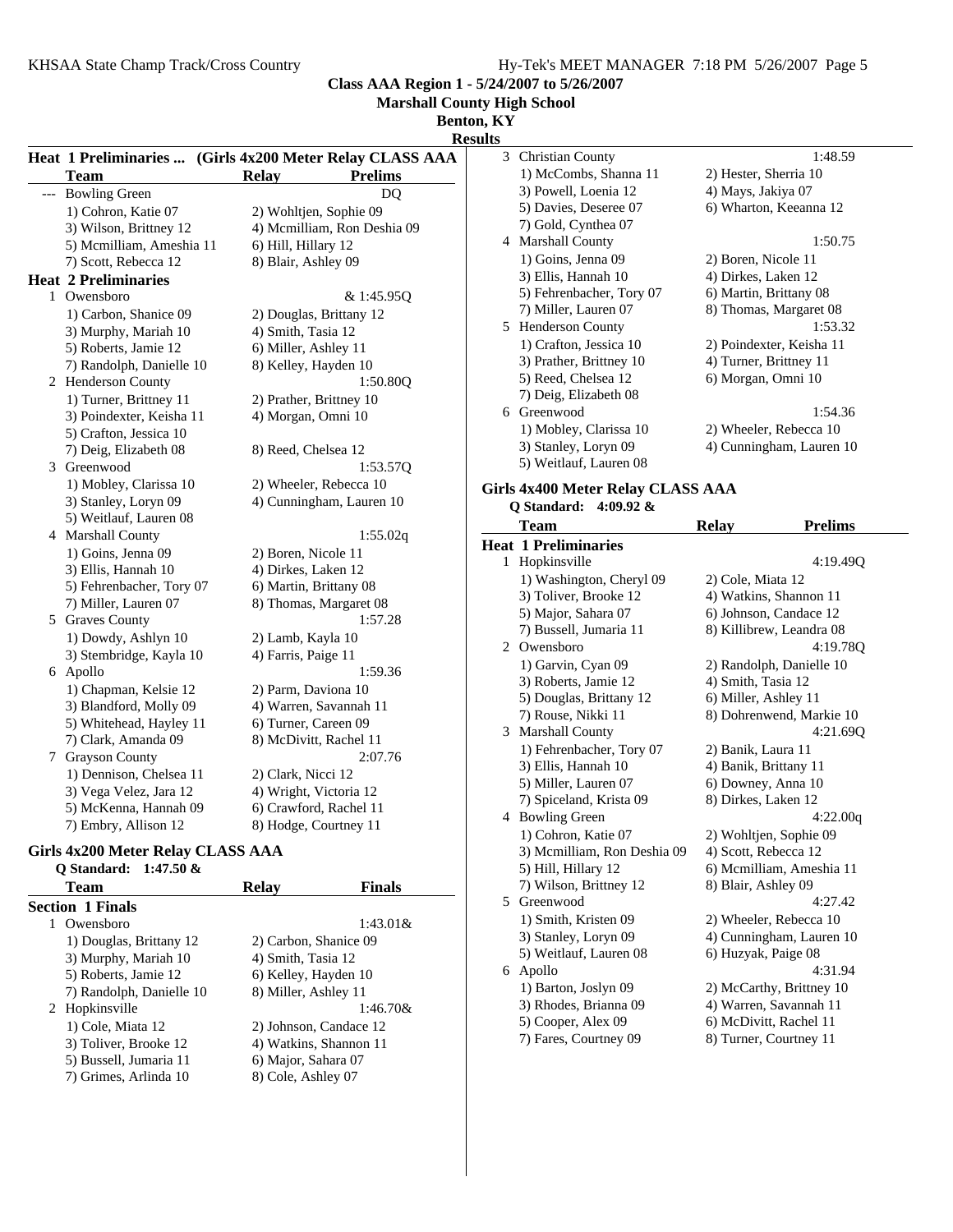**y High School** 

**b**,  $\overline{\mathbf{K}\mathbf{Y}}$ 

|                             | Class AAA Region 1 - 5                                   |
|-----------------------------|----------------------------------------------------------|
|                             | <b>Marshall Count</b>                                    |
|                             | <b>Benton</b>                                            |
|                             | <b>Resu</b>                                              |
|                             | Heat 2 Preliminaries  (Girls 4x400 Meter Relay CLASS AAA |
| <b>Team</b>                 | <b>Relay</b><br><b>Prelims</b>                           |
| <b>Heat 2 Preliminaries</b> |                                                          |
| 1 Daviess County            | 4:15.76Q                                                 |
| 1) Barron, Mary 12          | 2) Montague, Haley 10                                    |
| 3) Osborne, Mallory 09      | 4) Hofmann, Kelsey 10                                    |
| 5) Sadler, Kelsey 10        | 6) Bouchard, Emily 09                                    |
| 7) Quisenberry, Kendall 10  | 8) Hale, Megan 10                                        |
| 2 Christian County          | 4:17.72Q                                                 |
| 1) McCombs, Shanna 11       | 2) Powell, Loenia 12                                     |
| 3) Hester, Sherria 10       | 4) Gold, Cynthea 07                                      |
| 5) Thompkins, Ashley 11     | 6) Wharton, Keeanna 12                                   |
| 3 Henderson County          | 4:21.00Q                                                 |
| 1) Poindexter, Keisha 11    | 2) Wallace, Blythe 11                                    |
| 3) Reed, Chelsea 12         | 4) Deig, Emily 11                                        |
| 5) Crafton, Jessica 10      | 6) Prather, Brittney 10                                  |
| 7) McLevain, Kace' 10       | 8) McLevain, Melissa 10                                  |
| 4 Madisonville              | 4:27.66                                                  |
| 1) Davis, Tredene 12        | 2) Chen, Yienwa 09                                       |
| 3) Whittington, Carli 09    | 4) Whittington, Ellen 09                                 |
| 5) Haywood, Kenzia 10       | 6) Luttrell, Kesley 09                                   |
| 5 Logan County              | 4:36.59                                                  |
| 1) Orndorff, Esther 11      | 2) Orndorff, Kathleen 09                                 |
| 3) Pittman, Kayla 12        | 4) Rickman, Heather 10                                   |
| 5) Brown, Danielle 11       | 6) Dye, Macie 09                                         |
| 7) Faenza, Crystin 10       | 8) Hightower, Brittany 12                                |
| 6 Grayson County            | 4:39.28                                                  |
| 1) Clark, Nicci 12          | 2) Elmore, Jessica 09                                    |
| 3) Dennison, Chelsea 11     | 4) Hutchinson, Nakitta 09                                |
| 5) Mattingly, Alicia 11     | 6) Norris, Megan 10                                      |
| 7) Vega Velez, Jara 12      | 8) Shepherd, Tyra 11                                     |

#### **Girls 4x400 Meter Relay CLASS AAA Q Standard: 4:09.92 &**

|   | Team                        | Relay                   | <b>Finals</b>            |
|---|-----------------------------|-------------------------|--------------------------|
|   | <b>Section 1 Finals</b>     |                         |                          |
| 1 | Daviess County              |                         | 4:14.68                  |
|   | 1) Barron, Mary 12          | 2) Montague, Haley 10   |                          |
|   | 3) Osborne, Mallory 09      |                         | 4) Hofmann, Kelsey 10    |
|   | 5) Quisenberry, Kendall 10  | 6) Hale, Megan 10       |                          |
|   | 7) Bouchard, Emily 09       | 8) Sadler, Kelsey 10    |                          |
|   | 2 Bowling Green             |                         | 4:15.04                  |
|   | 1) Cohron, Katie 07         | 2) Wohltjen, Sophie 09  |                          |
|   | 3) Mcmilliam, Ron Deshia 09 | 4) Scott, Rebecca 12    |                          |
|   | 5) Wilson, Brittney 12      |                         | 6) Mcmilliam, Ameshia 11 |
|   | 3 Christian County          |                         | 4:15.78                  |
|   | 1) McCombs, Shanna 11       | 2) Hester, Sherria 10   |                          |
|   | 3) Powell, Loenia 12        | 4) Gold, Cynthea 07     |                          |
|   | 5) Thompkins, Ashley 11     |                         | 6) Wharton, Keeanna 12   |
| 4 | <b>Marshall County</b>      |                         | 4:21.16                  |
|   | 1) Banik, Laura 11          |                         | 2) Fehrenbacher, Tory 07 |
|   | 3) Miller, Lauren 07        | 4) Ellis, Hannah 10     |                          |
|   | 5) Banik, Brittany 11       | 6) Spiceland, Krista 09 |                          |
|   | 7) Downey, Anna 10          | 8) Dirkes, Laken 12     |                          |
|   |                             |                         |                          |

| ılts |                          |                          |
|------|--------------------------|--------------------------|
|      | 5 Owensboro              | 4:24.16                  |
|      | 1) Randolph, Danielle 10 | 2) Garvin, Cyan 09       |
|      | 3) Smith, Tasia 12       | 4) Miller, Ashley 11     |
|      | 5) Roberts, Jamie 12     | 6) Dohrenwend, Markie 10 |
|      | 7) Kelley, Hayden 10     | 8) Douglas, Brittany 12  |
|      | 6 Henderson County       | 4:26.95                  |
|      | 1) Wallace, Blythe 11    | 2) Deig, Emily 11        |
|      | 3) Reed, Chelsea 12      | 4) Poindexter, Keisha 11 |
|      | 5) Crafton, Jessica 10   | 6) Prather, Brittney 10  |
|      | 7) McLevain, Kace' 10    | 8) McLevain, Melissa 10  |
|      | 7 Hopkinsville           | 4:32.57                  |
|      | 1) Washington, Cheryl 09 | 2) Cole, Miata 12        |
|      | 3) Toliver, Brooke 12    | 4) Watkins, Shannon 11   |
|      | 5) Bussell, Jumaria 11   | 6) Johnson, Candace 12   |
|      | 7) Major, Sahara 07      | 8) Cole, Ashley 07       |
|      |                          |                          |

# **Girls 4x800 Meter Relay CLASS AAA**

## **Q Standard: 9:59.98 &** Team Relay Finals **Section 1** 1 10:07.02 Marshall County 1) Downey, Anna 10 2) Banik, Brittany 11 3) Banik, Laura 11 4) McKendree, Melanie 07 5) Coursey, Megan 10 6) Spiceland, Krista 09 7) Bryant, India 09 8) Bailey, Kinsey 08 2 Daviess County 10:09.01 1) Miller, Elizabeth 10 2) Quisenberry, Kendall 10 3) Hale, Madison 10 4) Hale, Megan 10 5) Hofmann, Kelsey 10 6) Mills, Madison 09 7) Rose, Jaimie 10 8) Quisenberry, Adair 11 3 10:20.31 Madisonville 1) Chen, Yienwa 09 2) Whittington, Ellen 09 3) Whittington, Carli 09 4) Baughman, Hannah 11 4 10:40.58 Grayson County 1) Clark, Nicci 12 2) Dennison, Chelsea 11 3) Elmore, Jessica 09 4) Shepherd, Tyra 11 5) Norris, Megan 10 6) Mattingly, Alicia 11 7) Hicks, Katie 11 5 10:48.95 Apollo 1) Barton, Joslyn 09 2) Cooper, Alex 09 3) Stodghill, Katharine 09 4) Turner, Courtney 11 5) Owens, Raley 09 6) Owens, Taylor 09 7) Kost, Cassy 10 8) Fares, Courtney 09 6 10:50.56 Owensboro 1) Baker, Nicole 10 2) Kelley, Hayden 10 3) Dohrenwend, Markie 10 4) Rouse, Nikki 11 5) Roberts, Bethanie 12 6) Miller, Ashley 11 7) Garvin, Cyan 09 8) Randolph, Danielle 10 7 11:07.26 Henderson County 1) Deig, Emily 11 2) McLevain, Melissa 10 3) Poindexter, Keisha 11 4) Wallace, Blythe 11 5) Hybarger, Brittney 11 6) Foster, Nicole 11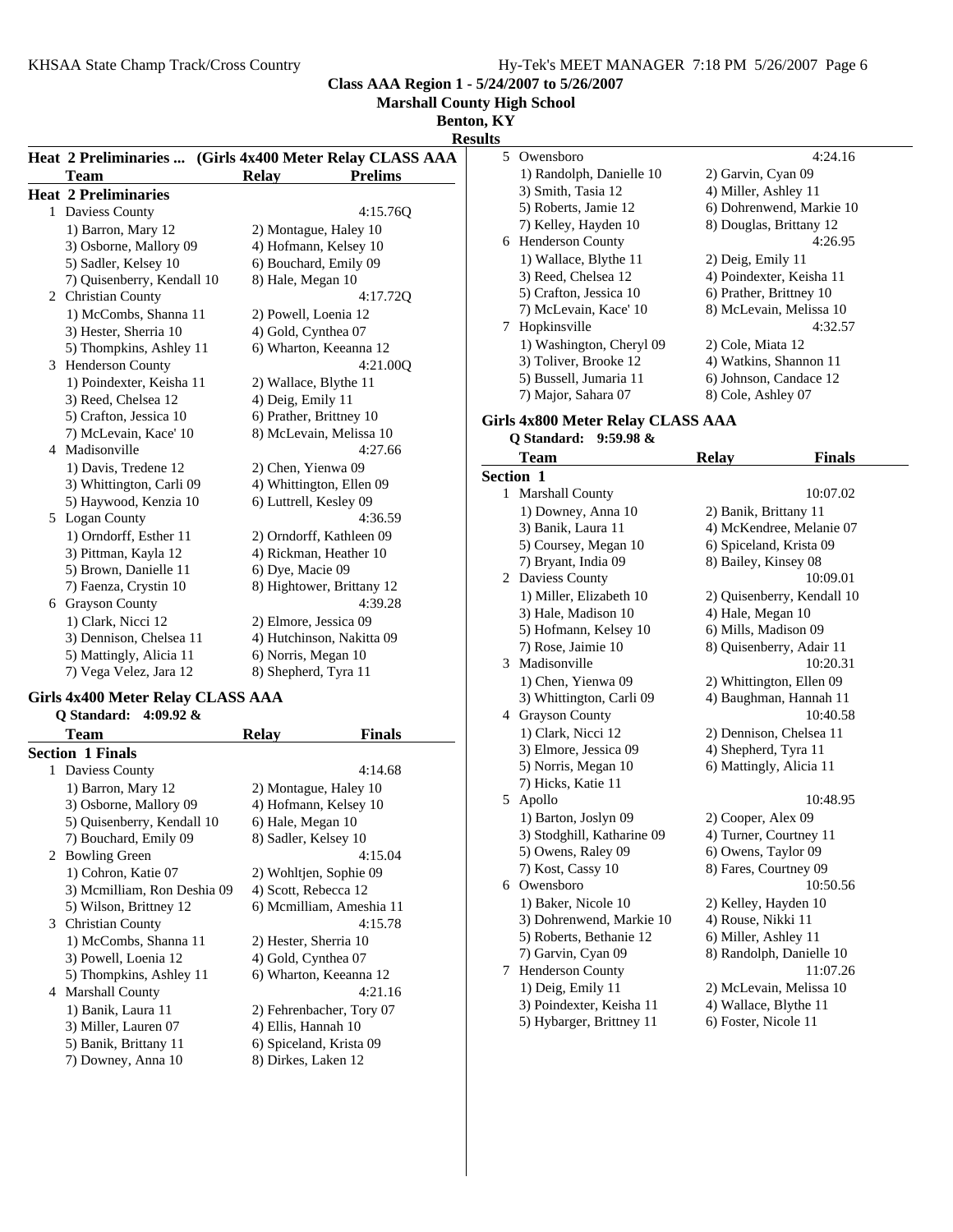**Marshall County High School**

**Benton, KY**

**Results**

|        | Section 1 (Girls 4x800 Meter Relay CLASS AAA)                            |      |                                     |                 |
|--------|--------------------------------------------------------------------------|------|-------------------------------------|-----------------|
|        | <b>Team</b>                                                              |      | <b>Relay</b>                        | <b>Finals</b>   |
|        | 8 Greenwood                                                              |      |                                     | 11:23.08        |
|        | 1) Smith, Kristen 09                                                     |      | 2) Phelps, Alyssa 08                |                 |
|        | 3) Prive, Lindsey 07                                                     |      | 4) Huzyak, Paige 08                 |                 |
|        | 5) Cooper, Kim 09                                                        |      | 6) Petrie, Jessica 11               |                 |
|        | <b>Boys 100 Meter Dash CLASS AAA</b><br>Q Standard:<br>$11.25 \&$        |      |                                     |                 |
|        | <b>Name</b>                                                              |      | Yr School                           | <b>Prelims</b>  |
|        | <b>Heat 1 Preliminaries</b>                                              |      |                                     |                 |
| 1      | Marginy, Ben                                                             | 11   | Henderson                           | 11.67Q          |
|        | 2 Loving, David                                                          |      | 11 Grayson County                   | 12.21           |
|        | 3 Ogisi, Jhande                                                          |      | 11 Daviess County                   | 12.45           |
|        | 4 Wilson, Sam                                                            |      | 09 Greenwood                        | 12.58           |
|        | 5 San Miguel, Josh                                                       |      | 09 Apollo                           | 12.76           |
|        | --- McCormick, Henry                                                     |      | 12 Logan County                     | DQ              |
|        | <b>Heat 2 Preliminaries</b>                                              |      |                                     |                 |
|        | 1 Moulden, Victor                                                        |      | 10 Hopkinsville                     | 11.26Q          |
|        | 2 Davis, Anthony                                                         |      | 12 Bowling Green                    | 11.27q          |
|        | 3 Weldon, Robert                                                         | 11 - | Greenwood                           | 12.28           |
|        | 4 Riegler, Jason                                                         |      | 11 Graves County                    | 12.60           |
|        | 5 Thomas, Cody                                                           | 11   | Apollo                              | 12.95           |
|        | <b>Heat 3 Preliminaries</b>                                              |      |                                     |                 |
|        | 1 Hall, Nick                                                             |      | 11 Owensboro                        | 11.34Q          |
|        | 2 Theus, Almondo                                                         |      | 10 Henderson                        | 11.36q          |
|        | 3 Watson, Reuben                                                         |      |                                     | 11.99           |
|        |                                                                          |      | 09 Logan County<br>10 Madisonville  | 12.16           |
|        | 4 Donahue, Jesse                                                         |      |                                     |                 |
|        | 5 Washington, Quinton                                                    |      | 11 Bowling Green                    | 12.37           |
|        | <b>Heat 4 Preliminaries</b>                                              |      |                                     |                 |
|        | 1 Winstead, Marcus                                                       |      | 09 Owensboro                        | & 11.17Q        |
|        | 2 Boards, Tevon                                                          |      | 11 Warren Central                   | & 11.24q        |
|        | 3 Whobrey, Cole                                                          |      | 12 Grayson County                   | 11.97           |
|        | 4 Littlepage, Josh                                                       |      | 11 Calloway County                  | 12.56           |
|        | <b>Boys 100 Meter Dash CLASS AAA</b><br><b>Q</b> Standard:<br>11.25 $\&$ |      |                                     |                 |
|        | <b>Name</b>                                                              |      | Yr School                           | <b>Finals</b>   |
|        | <b>Section 1 Finals</b>                                                  |      |                                     |                 |
|        |                                                                          |      |                                     |                 |
|        |                                                                          |      |                                     |                 |
|        | 1 Boards, Tevon                                                          |      | 11 Warren Central                   |                 |
|        | 2 Winstead, Marcus                                                       |      | 09 Owensboro                        | 11.32           |
| 3      | Moulden, Victor                                                          |      | 10 Hopkinsville                     | 11.41           |
|        | 4 Hall, Nick                                                             |      | 11 Owensboro                        | 11.18&<br>11.51 |
| 5      | Davis, Anthony                                                           |      | 12 Bowling Green                    | 11.52           |
|        | 6 Theus, Almondo                                                         |      | 10 Henderson                        | 11.58           |
| 7      | Marginy, Ben                                                             |      | 11 Henderson                        | 11.81           |
|        | <b>Boys 200 Meter Dash CLASS AAA</b>                                     |      |                                     |                 |
|        | Q Standard:<br>22.89 &                                                   |      |                                     |                 |
|        | <b>Name</b>                                                              |      | Yr School                           | <b>Prelims</b>  |
|        | <b>Heat 1 Preliminaries</b>                                              |      |                                     |                 |
| 1<br>2 | Theus, Almondo<br>Harris, Keonta                                         |      | 10 Henderson<br>11 Christian County | 23.40Q<br>23.85 |

| uts            |                               |    |                       |          |
|----------------|-------------------------------|----|-----------------------|----------|
| 4              | McCormick, Henry              |    | 12 Logan County       | 24.61    |
| 5              | Ogisi, Jhande                 | 11 | Daviess County        | 25.33    |
| 6              | Washington, Quinton           | 11 | <b>Bowling Green</b>  | 25.34    |
| 7              | Thomas, Cody                  | 11 | Apollo                | 27.10    |
|                | Heat 2 Preliminaries          |    |                       |          |
| 1              | Marginy, Ben                  | 11 | Henderson             | 23.85Q   |
| $\mathfrak{D}$ | Polk, Travis                  | 10 | Greenwood             | 24.84    |
| 3              | Winston, Chad                 | 11 | Warren Central        | 26.31    |
|                | Heat 3 Preliminaries          |    |                       |          |
| 1              | McReynolds, Chris             |    | 12 Christian County   | 23.10Q   |
| 2              | Dossey, Aaron                 | 12 | Calloway County       | 23.16q   |
| 3              | Hall, Nick                    | 11 | Owensboro             | 23.61q   |
| 4              | Byrd, Chad                    | 12 | <b>Grayson County</b> | 24.37    |
| 5              | Weils, Josh                   | 12 | Madisonville          | 25.66    |
| 6              | Belt, Alex                    | 09 | Greenwood             | 25.88    |
|                | <b>Heat 4 Preliminaries</b>   |    |                       |          |
| 1              | Winstead, Marcus              | 09 | Owensboro             | & 22.60Q |
| 2              | Bumpus, Jordan                | 10 | Calloway County       | 23.69q   |
| 3              | Donahue, Jesse                | 10 | Madisonville          | 24.98    |
| 4              | Riegler, Jason                | 11 | <b>Graves County</b>  | 25.63    |
| 5              | San Miguel, Josh              | 09 | Apollo                | 26.46    |
|                | Boys 200 Meter Dash CLASS AAA |    |                       |          |

## **Q Standard: 22.89 & Name Finals Property Property Property Property Property Property Property Property Property Property Property Property Property Property Property Property Property Property Propert Section 1 Finals** 1 22.79& Winstead, Marcus 09 Owensboro 2 Theus, Almondo 10 Henderson 23.33 3 Dossey, Aaron 12 Calloway County 23.39 4 Bumpus, Jordan 10 Calloway County 23.55 5 23.57 Hall, Nick 11 Owensboro

6 23.95 Marginy, Ben 11 Henderson --- McReynolds, Chris 12 Christian County FS

## **Boys 400 Meter Dash CLASS AAA**

**Q Standard: 51.11 & Name Prelims Prelims Heat 1 Preliminaries** 12 Henderson 51.36Q 2 Sanders, Rob 12 Daviess County 51.50q 3 Carpenter, Jared 11 Bowling Green 55.48 4 Larson, Nick 11 Marshall County 57.58 5 Buckles, Grant 12 Grayson County 58.34 --- Brooks, Joe 12 Christian County DQ **Heat 2 Preliminaries** 1 Crisp, Sam 12 Daviess County 51.69Q 2 Washington, Thomas 09 Logan County 53.44q 3 November, James 11 Owensboro 54.40 4 Bulllington, John 12 Bowling Green 56.29 5 Higdon, Matt 09 Apollo 57.10 **Heat 3 Preliminaries** 1 Hawkins, Vincent 12 Hopkinsville 52.23Q 2 Cannon, Zach 11 Owensboro 54.08q 3 Sholar, Andrew 12 Christian County 57.66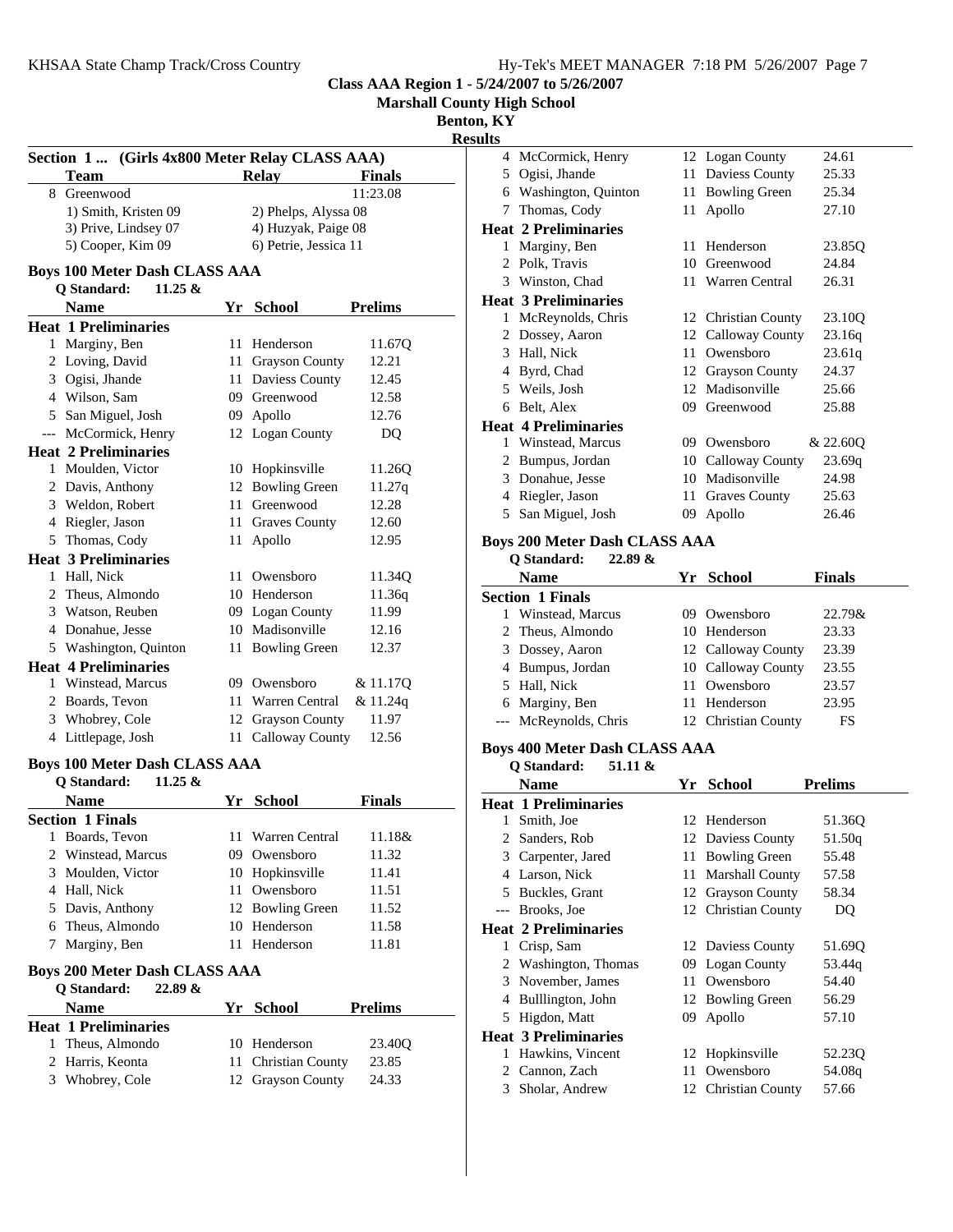| Hy-Tek's MEET MANAGER 7:18 PM 5/26/2007 Page 8 |  |  |  |  |  |  |  |
|------------------------------------------------|--|--|--|--|--|--|--|
|------------------------------------------------|--|--|--|--|--|--|--|

**Marshall County High School**

**Benton, KY**

**Results**

| Heat 4 Preliminaries  (Boys 400 Meter Dash CLASS AAA) |                  |                |
|-------------------------------------------------------|------------------|----------------|
| <b>Name</b>                                           | Yr School        | <b>Prelims</b> |
| <b>Heat 4 Preliminaries</b>                           |                  |                |
| 1 Hawkins, Kris                                       | 12 Henderson     | 52.72Q         |
| 2 Polk, Travis                                        | 10 Greenwood     | 54.45          |
| 3 Bartley, Clyde                                      | 11 Apollo        | 56.32          |
| 4 Gardner, Robert                                     | 12 Graves County | 1:02.66        |

## **Boys 400 Meter Dash CLASS AAA**

| 51.11 &<br>O Standard:  |                   |               |  |
|-------------------------|-------------------|---------------|--|
| <b>Name</b>             | Yr School         | <b>Finals</b> |  |
| <b>Section 1 Finals</b> |                   |               |  |
| 1 Hawkins, Kris         | 12 Henderson      | $50.27\&$     |  |
| 2 Smith, Joe            | 12 Henderson      | 50.82&        |  |
| 3 Crisp, Sam            | 12 Daviess County | 51.06&        |  |
| 4 Sanders, Rob          | 12 Daviess County | 51.51         |  |
| 5 Washington, Thomas    | 09 Logan County   | 53.69         |  |
| Cannon, Zach<br>6       | 11 Owensboro      | 54.27         |  |
| 7 Hawkins, Vincent      | 12 Hopkinsville   | 1:00.82       |  |
|                         |                   |               |  |

## **Boys 800 Meter Run CLASS AAA**

### **Q Standard: 1:59.81 &**

|                  | <b>Name</b>        | Yr | <b>School</b>           | <b>Finals</b> |
|------------------|--------------------|----|-------------------------|---------------|
| <b>Section 1</b> |                    |    |                         |               |
| 1                | Payne, Jordan      | 12 | Daviess County          | 2:00.66       |
| 2                | Sweat, Alex        | 11 | Henderson               | 2:01.57       |
| 3                | Wells, Jordan      | 12 | Owensboro               | 2:01.62       |
| 4                | Quinn, Barry       | 12 | Madisonville            | 2:01.91       |
| 5                | Tramill, Madison   | 10 | Henderson               | 2:02.51       |
| 6                | Roberts, Philip    | 10 | Owensboro               | 2:03.74       |
| 7                | Russelburg, Wes    | 10 | Daviess County          | 2:04.46       |
| 8                | Clemons, Blake     | 12 | <b>Grayson County</b>   | 2:04.94       |
| 9                | Lee, Josh          | 10 | Calloway County         | 2:05.70       |
| 10               | Thrash, Shea       | 11 | Apollo                  | 2:05.95       |
| 11               | Austin, Brett      | 10 | Greenwood               | 2:07.28       |
|                  | 12 Crowley, Daniel | 11 | Madisonville            | 2:09.07       |
| 13               | Matlock, Chris     | 10 | Apollo                  | 2:10.31       |
| <b>Section 2</b> |                    |    |                         |               |
| 1                | Bulllington, John  | 12 | <b>Bowling Green</b>    | 2:07.13       |
| 2                | Hollander, Eric    | 11 | Greenwood               | 2:09.45       |
| 3                | Kvietkus, Johnny   | 10 | Hopkinsville            | 2:11.36       |
| 4                | Greer, Justin      | 12 | Christian County        | 2:11.53       |
| 5                | Clemons, Bryant    | 09 | <b>Grayson County</b>   | 2:12.95       |
| 6                | Rowland, Kelsey    | 11 | <b>Graves County</b>    | 2:15.89       |
| 7                | Walton, Brian      | 12 | Marshall County         | 2:15.96       |
| 8                | Gray, Justin       | 12 | <b>Graves County</b>    | 2:16.96       |
| 9                | Wadley, Garrett    | 10 | <b>Christian County</b> | 2:22.17       |
| 10               | Miller, Duncan     | 08 | <b>Bowling Green</b>    | 2:25.71       |
| 11               | Ashby, Ben         | 11 | Ohio County             | 2:50.41       |
|                  |                    |    |                         |               |

### **Boys 1600 Meter Run CLASS AAA**

| O Standard: $4:27.95 \&$ |              |               |
|--------------------------|--------------|---------------|
| <b>Name</b>              | Yr School    | <b>Finals</b> |
| <b>Section 1</b>         |              |               |
| 1 Smith, Neal            | 09 Owensboro | $4:25.95\&$   |

| 2                | Bowens, James      |    | 12 Marshall County      | 4:29.14 |
|------------------|--------------------|----|-------------------------|---------|
| 3                | Taylor, Aaron      | 12 | Madisonville            | 4:36.82 |
| 4                | Dickinson, Todd    | 11 | Apollo                  | 4:38.33 |
| 5                | Stewart, Steven    | 11 | <b>Grayson County</b>   | 4:39.02 |
| 6                | Taylor, Landon     | 10 | Daviess County          | 4:47.15 |
| 7                | Clark, Jordan      | 12 | Daviess County          | 4:48.67 |
| 8                | Hopkins, Daniel    | 10 | Calloway County         | 4:49.70 |
| 9                | Phillips, Justin   | 09 | Owensboro               | 4:56.63 |
| 10               | Winquist, Nick     | 10 | Greenwood               | 4:58.13 |
| 11               | Washburn, Jonathan | 11 | Calloway County         | 5:02.22 |
| 12               | Riney, Evan        | 11 | Apollo                  | 5:07.15 |
| 13               | Rowland, Kelsey    | 11 | <b>Graves County</b>    | 5:27.86 |
| <b>Section 2</b> |                    |    |                         |         |
| 1                | Goodman, Nick      |    | 12 Logan County         | 4:57.89 |
| 2                | Ashby, Corey       | 10 | Madisonville            | 5:02.35 |
| 3                | Barkley, Aaron     | 11 | Henderson               | 5:05.95 |
| 4                | Marriott, Greg     | 09 | <b>Graves County</b>    | 5:06.30 |
| 5                | Wright, Andrew     | 10 | <b>Grayson County</b>   | 5:06.49 |
| 6                | McKendree, Matt    | 09 | <b>Marshall County</b>  | 5:15.23 |
| 7                | Miller, Duncan     | 08 | <b>Bowling Green</b>    | 5:20.19 |
| 8                | Dick, Nate         | 12 | Greenwood               | 5:20.76 |
| 9                | Roman, Roman       | 10 | <b>Christian County</b> | 5:30.23 |
| 10               | Ashby, Ben         | 11 | Ohio County             | 6:07.04 |

# **Boys 3200 Meter Run CLASS AAA**

**Q Standard: 9:50.53 &**

|                  | <b>Name</b>       | Yr | <b>School</b>            | <b>Finals</b> |
|------------------|-------------------|----|--------------------------|---------------|
| <b>Section 1</b> |                   |    |                          |               |
| 1                | Bowens, James     | 12 | <b>Marshall County</b>   | 9:52.55       |
| 2                | Smith, Neal       | 09 | Owensboro                | 9:55.74       |
| 3                | Dickinson, Tyler  | 11 | Apollo                   | 10:11.31      |
| 4                | Taylor, Matt      | 10 | Daviess County           | 10:31.14      |
| 5                | Stewart, Steven   | 11 | <b>Grayson County</b>    | 10:35.00      |
| 6                | Dickens, Blake    | 10 | Daviess County           | 10:49.83      |
| 7                | Gleason, John     | 09 | Apollo                   | 10:57.42      |
| 8                | Laster, Joe Dan   | 10 | Logan County             | 11:25.82      |
| 9                | Phillips, Justin  | 09 | Owensboro                | 11:40.92      |
| 10               | Wright, Andrew    | 10 | <b>Grayson County</b>    | 11:50.92      |
| 11               | Short, Seth       | 12 | Madisonville             | 11:57.30      |
| 12               | Waldvogel, Kyle   | 10 | Greenwood                | 12:07.19      |
| 13               | Skrabacz, Jared   | 08 | Greenwood                | 12:09.80      |
| Section 2        |                   |    |                          |               |
| 1                | Somers, Lucas     | 10 | <b>Bowling Green</b>     | 11:45.37      |
| 2                | Barkley, Aaron    | 11 | Henderson                | 12:02.03      |
| 3                | Bozeman, Gary     | 09 | Madisonville             | 12:28.66      |
| 4                | Anderson, Tim     | 11 | Marshall County 12:36.26 |               |
| 5                | Furbush, Benjamin | 10 | <b>Bowling Green</b>     | 12:36.96      |
| $---$            | Dale, Leighton    | 09 | Calloway County          | DNF           |

## **Boys 110 Meter Hurdles CLASS AAA**

# **Q Standard: 15.64 &**

| <b>Name</b>                 | Yr School       | <b>Prelims</b> |
|-----------------------------|-----------------|----------------|
| <b>Heat 1 Preliminaries</b> |                 |                |
| 1 McDuffen, Michael         | 11 Hopkinsville | 15.70O         |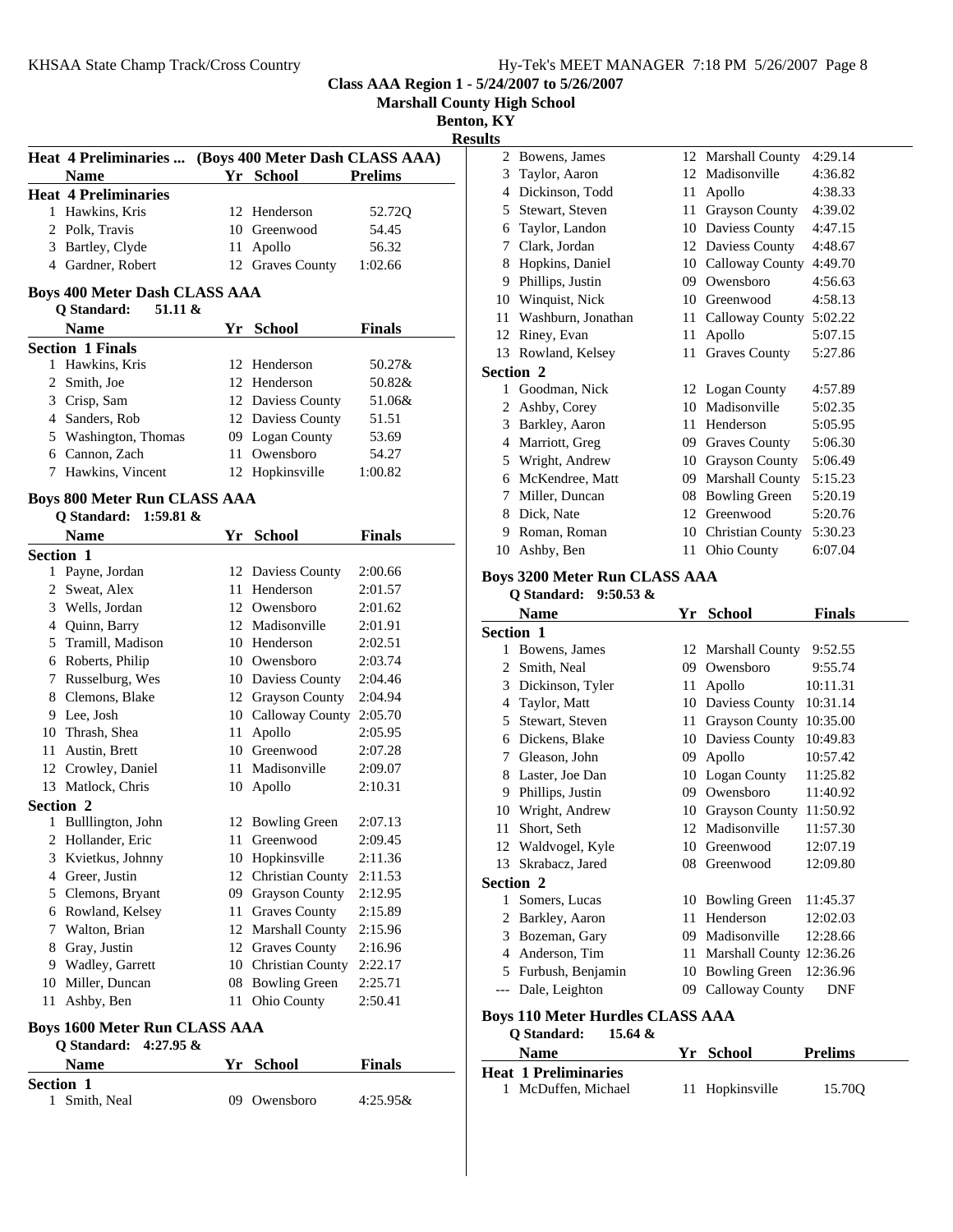|  | Hy-Tek's MEET MANAGER 7:18 PM 5/26/2007 Page 9 |  |  |
|--|------------------------------------------------|--|--|
|  |                                                |  |  |

**Marshall County High School**

**Benton, KY**

| Π<br>ı<br>╲ |
|-------------|
|-------------|

|   | <b>Heat 1 Preliminaries </b>                                                           |     |                    | (Boys 110 Meter Hurdles CLASS AAA) |
|---|----------------------------------------------------------------------------------------|-----|--------------------|------------------------------------|
|   | Name                                                                                   | Yr  | School             | <b>Prelims</b>                     |
|   | 2 Taylor, Jeremy                                                                       |     | 12 Apollo          | 16.650                             |
|   | 3 Watson, Reuben                                                                       |     | 09 Logan County    | 17.90                              |
| 4 | Dewitt, Keegan                                                                         | 09. | Owensboro          | 18.24                              |
|   | 5 Vincent, Talon                                                                       |     | 11 Grayson County  | 19.55                              |
|   | <b>Heat 2 Preliminaries</b>                                                            |     |                    |                                    |
| 1 | Jackson, Malcolm                                                                       |     | 11 Henderson       | 15.87Q                             |
| 2 | Browne, Adam                                                                           | 09. | Madisonville       | 17.31 <sub>O</sub>                 |
|   | 3 Carter, Boone                                                                        |     | 11 Grayson County  | 18.27                              |
|   | 4 Edwards, Jeffry                                                                      |     | 09 Calloway County | 20.52                              |
|   | <b>Heat 3 Preliminaries</b>                                                            |     |                    |                                    |
| 1 | Gillham, Jesse                                                                         |     | 12 Henderson       | & 15.630                           |
|   | 2 Greco, Nick                                                                          |     | 11 Daviess County  | 16.37Q                             |
|   | 3 Devore, Sam                                                                          |     | 09 Marshall County | 16.93q                             |
|   | 4 Powell, Charlie                                                                      |     | 11 Logan County    | 19.27                              |
|   | <b>Boys 110 Meter Hurdles CLASS AAA</b><br>O Standard:<br>15.64 $\&$<br>$\blacksquare$ |     | 37 Q L L           | <b>THE R</b>                       |

| v bianuai u.<br>$1.3.07 \alpha$ |                    |               |
|---------------------------------|--------------------|---------------|
| Name                            | Yr School          | <b>Finals</b> |
| <b>Section 1 Finals</b>         |                    |               |
| Gillham, Jesse                  | 12 Henderson       | 15.60&        |
| 2 Jackson, Malcolm              | 11 Henderson       | 15.62&        |
| 3 Taylor, Jeremy                | 12 Apollo          | 15.72         |
| 4 McDuffen, Michael             | 11 Hopkinsville    | 15.94         |
| 5 Devore, Sam                   | 09 Marshall County | 16.35         |
| 6 Greco, Nick                   | 11 Daviess County  | 16.82         |
| Browne, Adam                    | Madisonville       | 17.85         |

# **Boys 300 Meter Hurdles CLASS AAA**

| Q Standard: | 41.09 & |  |
|-------------|---------|--|
|-------------|---------|--|

|   | Name                        | Yr. | <b>School</b>           | <b>Prelims</b>      |
|---|-----------------------------|-----|-------------------------|---------------------|
|   | <b>Heat 1 Preliminaries</b> |     |                         |                     |
| 1 | McDuffen, Michael           | 11  | Hopkinsville            | 42.24Q              |
| 2 | Taylor, Jeremy              | 12  | Apollo                  | 42.56Q              |
| 3 | Dewitt, Keegan              | 09  | Owensboro               | 43.72q              |
| 4 | Carter, Boone               | 11  | <b>Grayson County</b>   | 47.69               |
| 5 | Holt, Austin                | 09  | <b>Graves County</b>    | 51.89               |
|   | <b>Heat 2 Preliminaries</b> |     |                         |                     |
| 1 | Lanham, Cole                |     | 10 Daviess County       | 42.47Q              |
| 2 | Jackson, Malcolm            | 11  | Henderson               | 43.55Q              |
| 3 | Holinde, Cale               | 09  | Apollo                  | 44.51               |
| 4 | Gipson, Elijah              | 10  | <b>Christian County</b> | 45.85               |
| 5 | Powell, Charlie             | 11  | <b>Logan County</b>     | 49.94               |
| 6 | Vincent, Talon              | 11  | <b>Grayson County</b>   | 51.02               |
|   | <b>Heat 3 Preliminaries</b> |     |                         |                     |
| 1 | Gillham, Jesse              | 12. | Henderson               | 41.4hQ              |
| 2 | Devore, Sam                 | 09  | <b>Marshall County</b>  | 43.2 <sub>h</sub> Q |
| 3 | Browne, Adam                | 09  | Madisonville            | 45.7h               |
| 4 | Jones, Jermaines            | 10  | <b>Christian County</b> | 46.9h               |
| 5 | Edwards, Jeffry             | 09  | Calloway County         | 50.6h               |

| Boys 300 Meter Hurdles CLASS AAA<br>41.09 $\&$<br>O Standard: |     |                    |               |
|---------------------------------------------------------------|-----|--------------------|---------------|
| <b>Name</b>                                                   | Yr. | School             | <b>Finals</b> |
| <b>Section 1 Finals</b>                                       |     |                    |               |
| Gillham, Jesse                                                |     | 12 Henderson       | $40.42\&$     |
| 2 Taylor, Jeremy                                              |     | 12 Apollo          | $40.62\&$     |
| 3 Lanham, Cole                                                |     | 10 Daviess County  | 41.91         |
| 4 McDuffen, Michael                                           |     | 11 Hopkinsville    | 42.29         |
| 5 Devore, Sam                                                 |     | 09 Marshall County | 42.84         |
| 6 Dewitt, Keegan                                              | 09. | Owensboro          | 43.75         |
| Jackson, Malcolm                                              |     | Henderson          | 45.22         |
|                                                               |     |                    |               |

# **Boys 4x100 Meter Relay CLASS AAA**

**Q Standard: 44.24 &**

|              | <b>Team</b>                                     | <b>Relay</b>                                      | <b>Prelims</b> |
|--------------|-------------------------------------------------|---------------------------------------------------|----------------|
|              | <b>Heat 1 Preliminaries</b>                     |                                                   |                |
| 1            | <b>Henderson County</b>                         |                                                   | 44.29O         |
|              | 1) McElveen, TJ 12                              | 2) Marginy, Ben 11                                |                |
|              | 3) Soaper, Dereke 12                            | 4) Theus, Almondo 10                              |                |
|              | 5) Hawkins, Kris 12                             | 6) Gillham, Jesse 12                              |                |
|              | 7) Bicham, David 11                             | 8) Smith, Joe 12                                  |                |
| 2            | Hopkinsville                                    |                                                   | 45.09Q         |
|              | 1) Moulden, Victor 10                           | 2) Coleman, Eric 12                               |                |
|              | 3) Johnson, Deshawn 10                          | 4) McDuffen, Michael 11                           |                |
|              | 5) Hawkins, Vincent 12                          |                                                   |                |
| 3            | <b>Christian County</b>                         |                                                   | 45.41Q         |
|              | 1) McReynolds, Chris 12                         | 2) Howard, Roy 12                                 |                |
|              | 3) Harris, Keonta 11                            | 4) Lett, Dee 12                                   |                |
|              | 5) Brooks, Joe 12                               | 6) McDuffen, Malcolm 09                           |                |
|              | 7) Gipson, Elijah 10                            |                                                   |                |
| 4            | <b>Grayson County</b>                           |                                                   | 48.65          |
|              | 1) Byrd, Chad 12                                | 2) Whobrey, Cole 12                               |                |
|              | 3) Parr, Troy 08                                | 4) Mitchell, Jay 09                               |                |
|              | 5) Long, Jacob 08                               | 6) Loving, David 11                               |                |
|              | 7) Clemons, Bryant 09                           | 8) Buckles, Grant 12                              |                |
| 5            | Apollo                                          |                                                   | 50.80          |
|              | 1) Bartley, Clyde 11                            | 2) Higdon, Matt 09                                |                |
|              | 3) Holinde, Cale 09                             | 4) San Miguel, Josh 09                            |                |
|              | 5) Thomas, Cody 11                              | 6) West, Jacob 09                                 |                |
|              | 7) Fortner, Garrett 09                          |                                                   |                |
| ---          | <b>Bowling Green</b>                            |                                                   | DNF            |
|              | 1) Davis, Anthony 12                            | 2) Harris, Isaiah 12                              |                |
|              | 3) Johnson, Christopher 12                      | 4) Barksdale, Tyler 12                            |                |
|              | 5) Carpenter, Jared 11                          | 6) Render, Jordan 11                              |                |
|              | 7) Washington, Quinton 11                       | 8) Bulllington, John 12                           |                |
| $\mathbf{1}$ | <b>Heat 2 Preliminaries</b>                     |                                                   |                |
|              | Owensboro                                       |                                                   | & 44.18Q       |
|              | 1) Hall, Nick 11<br>3) Therber, Tim 11          | 2) Curry, Labradford 10<br>4) Winstead, Marcus 09 |                |
|              | 2 Warren Central                                |                                                   | 44.72Q         |
|              |                                                 |                                                   |                |
|              | 1) Boards, Tevon 11                             | 2) Hadzekadunich, Edin 09                         |                |
|              | 3) Mitchell, Tibarus 11<br>5) Hibbett, Khiry 11 | 4) Thompson, Al 11<br>6) Whitfield, Curtis 11     |                |
|              | 7) Winston, Chad 11                             | 8) Irvin, Micah 10                                |                |
|              |                                                 |                                                   |                |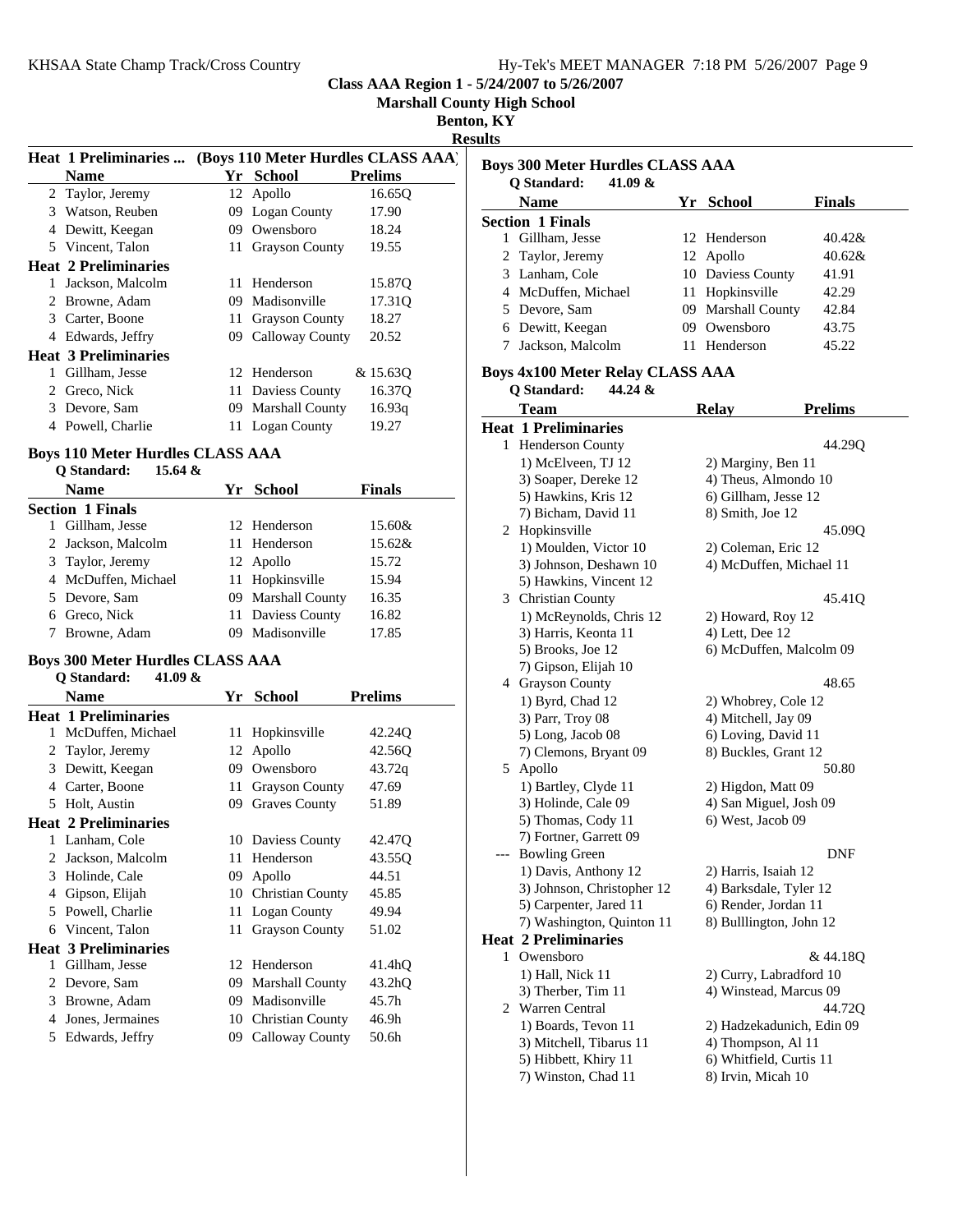**Marshall County High School**

**Benton, KY**

**Result** 

|   | Heat 2 Preliminaries  (Boys 4x100 Meter Relay CLASS AAA)    |                      |                      |
|---|-------------------------------------------------------------|----------------------|----------------------|
|   | Team                                                        | <b>Relay</b>         | <b>Prelims</b>       |
|   | 3 Logan County                                              |                      | 45.34O               |
|   | 1) Barbee, Jonathan 09                                      | 2) Covington, DJ 12  |                      |
|   | 3) McCormick, Henry 12                                      |                      | 4) Watson, Reuben 09 |
|   | 5) Washington, Thomas 09                                    | 6) Thomas, Josh 12   |                      |
|   | 7) Collier, LeRon 10                                        |                      |                      |
|   | 4 Madisonville                                              |                      | 45.65q               |
|   | 1) Baker, Patrick 11                                        | 2) Davis, Kwinn 12   |                      |
|   | 3) Wallace, Colton 10                                       | 4) Davis, Shawn 10   |                      |
|   | 5) Gregory, Leslie 10                                       | 6) Donahue, Jesse 10 |                      |
| 5 | Daviess County                                              |                      | 46.53                |
|   | 1) Cliff, Cody 12                                           | 2) Ogisi, Jhande 11  |                      |
|   | 3) Smith, Scotty 11                                         | 4) Millay, Dylan 10  |                      |
|   | 5) Crisp, Sam 12                                            | 6) Lanham, Cole 10   |                      |
|   |                                                             | 8) Crisp, Sam 12     |                      |
| 6 | Greenwood                                                   |                      | 50.06                |
|   | 1) Stevens, Tyler 09                                        |                      | 2) Weldon, Robert 11 |
|   | 3) Wilson, Sam 09                                           | 4) Serge, Michael 11 |                      |
|   | 5) Jackson, Daniel 10                                       | 6) Belt, Alex 09     |                      |
|   | $D_{\text{grav}}$ 4-100 Meter $D_{\text{el}}$ or CI ACC AAA |                      |                      |

#### **Boys 4x100 Meter Relay CLASS AAA Q Standard: 44.24 &**

|   | <b>Team</b>              | <b>Relay</b>           | <b>Finals</b>           |
|---|--------------------------|------------------------|-------------------------|
|   | <b>Section 1 Finals</b>  |                        |                         |
|   | 1 Owensboro              |                        | 44.23&                  |
|   | 1) Winstead, Marcus 09   | 2) Therber, Tim 11     |                         |
|   | 3) Curry, Labradford 10  | 4) Hall, Nick 11       |                         |
|   | 5) Hayden, Josh 10       |                        |                         |
| 2 | <b>Henderson County</b>  |                        | 44.37                   |
|   | 1) Theus, Almondo 10     | 2) Soaper, Dereke 12   |                         |
|   | 3) McElveen, TJ 12       | 4) Marginy, Ben 11     |                         |
|   | 5) Bicham, David 11      | 6) Smith, Joe 12       |                         |
|   | 7) Jackson, Malcolm 11   | 8) Hawkins, Kris 12    |                         |
| 3 | Hopkinsville             |                        | 44.87                   |
|   | 1) Coleman, Eric 12      | 2) Moulden, Victor 10  |                         |
|   | 3) Johnson, Deshawn 10   | 4) Hawkins, Vincent 12 |                         |
|   | 5) McDuffen, Michael 11  |                        |                         |
|   | 4 Logan County           |                        | 45.33                   |
|   | 1) Barbee, Jonathan 09   | 2) Watson, Reuben 09   |                         |
|   | 3) Washington, Thomas 09 |                        | 4) McCormick, Henry 12  |
|   | 5) Covington, DJ 12      | 6) Collier, LeRon 10   |                         |
| 5 | Madisonville             |                        | 45.52                   |
|   | 1) Wallace, Colton 10    | 2) Davis, Kwinn 12     |                         |
|   | 3) Baker, Patrick 11     | 4) Davis, Shawn 10     |                         |
|   | 5) Donahue, Jesse 10     | 6) Gregory, Leslie 10  |                         |
|   | 6 Christian County       |                        | 46.01                   |
|   | 1) McReynolds, Chris 12  | 2) Howard, Roy 12      |                         |
|   | 3) Harris, Keonta 11     | 4) Lett, Dee 12        |                         |
|   | 5) Brooks, Joe 12        |                        | 6) McDuffen, Malcolm 09 |
|   |                          |                        |                         |

7) Gipson, Elijah 10

| 1, IX 1<br>ılts |                                                 |                                              |                           |
|-----------------|-------------------------------------------------|----------------------------------------------|---------------------------|
| ---             | Warren Central                                  |                                              | DNF                       |
|                 | 1) Thompson, Al 11                              |                                              | 2) Hadzekadunich, Edin 09 |
|                 | 3) Boards, Tevon 11                             | 4) Mitchell, Tibarus 11                      |                           |
|                 | 5) Hibbett, Khiry 11                            | 6) Irvin, Micah 10                           |                           |
|                 | 7) Winston, Chad 11                             |                                              |                           |
|                 |                                                 |                                              |                           |
|                 | Boys 4x200 Meter Relay CLASS AAA                |                                              |                           |
|                 | Q Standard:<br>1:31.88 $&$<br><b>Team</b>       | <b>Relay</b>                                 | <b>Prelims</b>            |
|                 | <b>Heat 1 Preliminaries</b>                     |                                              |                           |
|                 | 1 Henderson County                              |                                              | & 1:31.43Q                |
|                 | 1) Hawkins, Kris 12                             | 2) Gillham, Jesse 12                         |                           |
|                 | 3) Smith, Joe 12                                | 4) Theus, Almondo 10                         |                           |
|                 | 5) Soaper, Dereke 12                            | 6) Bicham, David 11                          |                           |
|                 | 7) McElveen, TJ 12                              | 8) Jackson, Malcolm 11                       |                           |
| 2               | Madisonville                                    |                                              | & 1:31.84Q                |
|                 | 1) Baker, Patrick 11                            | 2) Davis, Kwinn 12                           |                           |
|                 | 3) Quinn, Barry 12                              | 4) Wallace, Colton 10                        |                           |
|                 | 5) Donahue, Jesse 10                            | 6) Gregory, Leslie 10                        |                           |
|                 | 7) Davis, Shawn 10                              |                                              |                           |
|                 | 3 Bowling Green                                 |                                              | 1:32.27Q                  |
|                 | 1) Davis, Anthony 12                            | 2) Harris, Isaiah 12                         |                           |
|                 | 3) Johnson, Christopher 12                      | 4) Barksdale, Tyler 12                       |                           |
|                 | 5) Carpenter, Jared 11                          |                                              | 6) Washington, Quinton 11 |
|                 | 7) Render, Jordan 11                            |                                              | 8) Tucker, Christopher 12 |
|                 | 4 Hopkinsville                                  |                                              | 1:34.19q                  |
|                 | 1) Hawkins, Vincent 12                          | 2) Coleman, Eric 12                          |                           |
|                 | 3) Johnson, Deshawn 10                          | 4) Moulden, Victor 10                        |                           |
|                 | 5) McDuffen, Michael 11                         |                                              |                           |
|                 | 5 Grayson County                                |                                              | 1:38.44                   |
|                 |                                                 |                                              |                           |
|                 | 1) Clemons, Blake 12<br>3) Byrd, Chad 12        | 2) Clemons, Bryant 09<br>4) Whobrey, Cole 12 |                           |
|                 | 5) Mitchell, Jay 09                             | 6) Parr, Troy 08                             |                           |
|                 | 7) Loving, David 11                             | 8) Van Meter, Matt 08                        |                           |
|                 | 6 Apollo                                        |                                              | 1:42.97                   |
|                 | 1) Bartley, Clyde 11                            | 2) Higdon, Matt 09                           |                           |
|                 | 3) Holinde, Cale 09                             | 4) Matlock, Chris 10                         |                           |
|                 | 5) Taylor, Jeremy 12                            | 6) Thomas, Cody 11                           |                           |
|                 | <b>Heat 2 Preliminaries</b>                     |                                              |                           |
|                 | 1 Owensboro                                     |                                              | & 1:30.89Q                |
|                 | 1) Hall, Nick 11                                | 2) Hayden, Josh 10                           |                           |
|                 | 3) Therber, Tim 11                              | 4) Winstead, Marcus 09                       |                           |
|                 |                                                 |                                              | & 1:31.43Q                |
|                 | 2 Christian County                              |                                              |                           |
|                 | 1) McReynolds, Chris 12<br>3) Harris, Keonta 11 | 2) Howard, Roy 12<br>4) Brooks, Joe 12       |                           |
|                 |                                                 |                                              |                           |
|                 | 5) Lett, Dee 12                                 |                                              | 6) McDuffen, Malcolm 09   |
|                 | 7) Gipson, Elijah 10                            |                                              | 1:32.69Q                  |
|                 | 3 Daviess County                                |                                              |                           |
|                 | 1) Cliff, Cody 12                               | 2) Millay, Dylan 10                          |                           |
|                 | 3) Sanders, Rob 12                              | 4) Crisp, Sam 12                             |                           |

- 5) Smith, Scotty 11 6) Lanham, Cole 10
- 7) Ogisi, Jhande 11 8) Smith, Scotty 11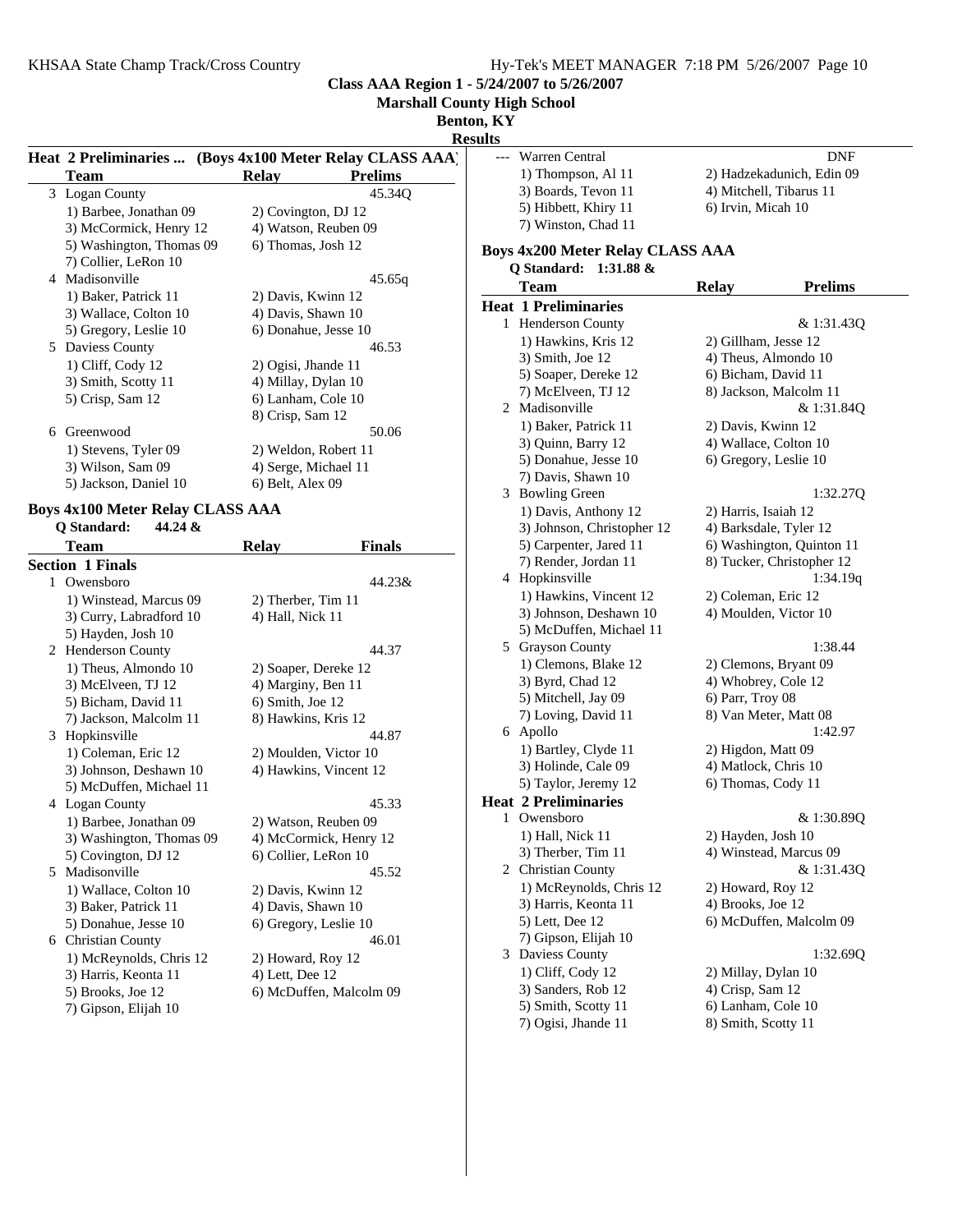**Marshall County High School**

**Benton, KY**

**Results**

|   |                                                                        | Heat 2 Preliminaries  (Boys 4x200 Meter Relay CLASS AAA) |
|---|------------------------------------------------------------------------|----------------------------------------------------------|
|   | <b>Team</b>                                                            | <b>Prelims</b><br><b>Relay</b>                           |
| 4 | <b>Warren Central</b>                                                  | 1:36.18                                                  |
|   | 1) Hadzekadunich, Edin 09                                              | 2) Irvin, Micah 10                                       |
|   | 3) Whitfield, Curtis 11                                                | 4) Hibbett, Khiry 11                                     |
|   | 5) Boards, Tevon 11                                                    | 6) Mitchell, Tibarus 11                                  |
|   | 7) Thompson, Al 11                                                     | 8) Winston, Chad 11                                      |
|   | 5 Calloway County                                                      | 1:37.39                                                  |
|   | 1) Bumpus, Jordan 10                                                   | 2) Dossey, Aaron 12                                      |
|   | 3) Gream, Jamey 10                                                     | 4) Littlepage, Josh 11                                   |
| 6 | Greenwood                                                              | 1:43.11                                                  |
|   | 1) Stevens, Tyler 09                                                   | 2) Weldon, Robert 11                                     |
|   | 3) Belt, Alex 09                                                       | 4) Serge, Michael 11                                     |
|   | 5) Jackson, Daniel 10                                                  | 6) Waddell, Dakota 11                                    |
|   |                                                                        |                                                          |
|   | <b>Boys 4x200 Meter Relay CLASS AAA</b><br>Q Standard:<br>$1:31.88 \&$ |                                                          |
|   | <b>Team</b>                                                            | <b>Relay</b><br><b>Finals</b>                            |
|   | <b>Section 1 Finals</b>                                                |                                                          |
| 1 | Owensboro                                                              | 1:30.34&                                                 |
|   | 1) Winstead, Marcus 09                                                 | 2) Hall, Nick 11                                         |
|   | 3) Hayden, Josh 10                                                     | 4) Therber, Tim 11                                       |
|   | 5) Curry, Labradford 10                                                |                                                          |
|   | 2 Henderson County                                                     | 1:31.19&                                                 |
|   | 1) Gillham, Jesse 12                                                   | 2) Hawkins, Kris 12                                      |
|   | 3) Smith, Joe 12                                                       | 4) Theus, Almondo 10                                     |
|   | 5) Bicham, David 11                                                    | 6) Soaper, Dereke 12                                     |
|   | 7) Jackson, Malcolm 11                                                 | 8) McElveen, TJ 12                                       |
| 3 | Madisonville                                                           | 1:31.72&                                                 |
|   | 1) Wallace, Colton 10                                                  | 2) Baker, Patrick 11                                     |
|   | 3) Quinn, Barry 12                                                     | 4) Davis, Kwinn 12                                       |
|   | 5) Donahue, Jesse 10                                                   | 6) Gregory, Leslie 10                                    |
|   | 4 Christian County                                                     | 1:31.95                                                  |
|   | 1) McReynolds, Chris 12                                                | 2) Howard, Roy 12                                        |
|   | 3) Harris, Keonta 11                                                   | 4) Brooks, Joe 12                                        |
|   | 5) Lett, Dee 12                                                        | 6) McDuffen, Malcolm 09                                  |
|   | 7) Gipson, Elijah 10                                                   |                                                          |
| 5 | <b>Bowling Green</b>                                                   | 1:32.77                                                  |
|   | 1) Davis, Anthony 12                                                   | 2) Harris, Isaiah 12                                     |
|   | 3) Johnson, Christopher 12                                             | 4) Barksdale, Tyler 12                                   |
| 6 | Hopkinsville                                                           | 1:33.74                                                  |
|   | 1) Moulden, Victor 10                                                  | 2) Hawkins, Vincent 12                                   |
|   | 3) Johnson, Deshawn 10                                                 | 4) Coleman, Eric 12                                      |
|   | 5) McDuffen, Michael 11                                                |                                                          |
| 7 | Daviess County                                                         | 1:38.52                                                  |
|   | 1) Millay, Dylan 10                                                    | 2) Cliff, Cody 12                                        |
|   | 3) Smith, Scotty 11                                                    | 4) Ogisi, Jhande 11                                      |
|   | 5) Sanders, Rob 12                                                     | 6) Crisp, Sam 12                                         |
|   | 7) Lanham, Cole 10                                                     |                                                          |

| Boys 4x400 Meter Relay CLASS AAA |                             |                      |                        |  |
|----------------------------------|-----------------------------|----------------------|------------------------|--|
|                                  | Q Standard:<br>$3:29.15 \&$ |                      |                        |  |
|                                  | <b>Team</b>                 | <b>Relay</b>         | <b>Prelims</b>         |  |
|                                  | <b>Heat 1 Preliminaries</b> |                      |                        |  |
|                                  | 1 Daviess County            |                      | & 3:28.95Q             |  |
|                                  | $1)$ Crisp, Sam $12$        | 2) Payne, Jordan 12  |                        |  |
|                                  | 3) Sanders, Rob 12          | 4) Millay, Dylan 10  |                        |  |
|                                  | 5) Clark, Jordan 12         | 6) Smith, Scotty 11  |                        |  |
|                                  | 7) Cliff, Cody 12           |                      | 8) Russelburg, Wes 10  |  |
|                                  | 2 Hopkinsville              |                      | 3:32.53Q               |  |
|                                  | 1) Hawkins, Vincent 12      | 2) Coleman, Eric 12  |                        |  |
|                                  | 3) Johnson, Deshawn 10      |                      | 4) Moulden, Victor 10  |  |
|                                  | 5) McDuffen, Michael 11     |                      | 6) Kvietkus, Johnny 10 |  |
| 3                                | Owensboro                   |                      | 3:35.73Q               |  |
|                                  | 1) Cannon, Zach 11          |                      | 2) November, James 11  |  |
|                                  | 3) Roberts, Philip 10       | 4) Wells, Jordan 12  |                        |  |
|                                  | 4 Apollo                    |                      | 3:38.43                |  |
|                                  | 1) Bartley, Clyde 11        | 2) Evans, Phillip 11 |                        |  |
|                                  | 3) Higdon, Matt 09          | 4) Holinde, Cale 09  |                        |  |
|                                  | 5) Matlock, Chris 10        | 6) Riney, Evan 11    |                        |  |
|                                  | 7) Taylor, Jeremy 12        | 8) Thrash, Shea 11   |                        |  |
| 5                                | <b>Christian County</b>     |                      | 3:43.85                |  |
|                                  | 1) McDuffen, Malcolm 09     | 2) Weller, Kyle 11   |                        |  |
|                                  | 3) Gipson, Elijah 10        | 4) Greer, Justin 12  |                        |  |
|                                  | 5) Brooks, Joe 12           | 6) Harris, Keonta 11 |                        |  |
|                                  | 7) Howard, Roy 12           |                      | 8) Sholar, Andrew 12   |  |
|                                  | 6 Greenwood                 |                      | 3:46.75                |  |
|                                  | 1) Winquist, Nick 10        | 2) Austin, Brett 10  |                        |  |
|                                  | 3) Hollander, Eric 11       | 4) Polk, Travis 10   |                        |  |
|                                  | 5) Stevens, Tyler 09        | 6) Belt, Alex 09     |                        |  |
|                                  | 7) Serge, Michael 11        |                      | 8) Jackson, Daniel 10  |  |
|                                  | <b>Heat 2 Preliminaries</b> |                      |                        |  |
| 1                                | Henderson County            |                      | & 3:27.88Q             |  |
|                                  | 1) Gillham, Jesse 12        | 2) Hawkins, Kris 12  |                        |  |
|                                  | 3) Sweat, Alex 11           | 4) Smith, Joe 12     |                        |  |
|                                  | 5) Tramill, Madison 10      | 6) McElveen, TJ 12   |                        |  |
|                                  | 7) Jackson, Malcolm 11      | 8) Soaper, Dereke 12 |                        |  |
| 2                                | Madisonville                |                      | 3:31.14Q               |  |
|                                  | 1) Baker, Patrick 11        | 2) Quinn, Barry 12   |                        |  |
|                                  | 3) Wallace, Colton 10       | 4) Taylor, Aaron 12  |                        |  |
|                                  | 5) Davis, Kwinn 12          | 6) Browne, Adam 09   |                        |  |
|                                  | 7) Campbell, Jayln 09       |                      | 8) Donahue, Jesse 10   |  |
| 3                                | <b>Logan County</b>         |                      | 3:34.65Q               |  |
|                                  | 1) Barbee, Jonathan 09      | 2) Collier, LeRon 10 |                        |  |
|                                  | 3) Washington, Thomas 09    |                      | 4) Watson, Reuben 09   |  |
|                                  | 5) Covington, DJ 12         |                      | 6) Goodman, Nick 12    |  |
|                                  | 7) Thomas, Josh 12          |                      | 8) Laster, Joe Dan 10  |  |
| 4                                | <b>Grayson County</b>       |                      | 3:35.81q               |  |
|                                  | 1) Clemons, Blake 12        | 2) Whobrey, Cole 12  |                        |  |
|                                  | 3) Smith, Josh 12           | 4) Loving, David 11  |                        |  |
|                                  | 5) Buckles, Grant 12        | 6) Mitchell, Jay 09  |                        |  |
|                                  | 7) Webb, Jason 11           |                      |                        |  |